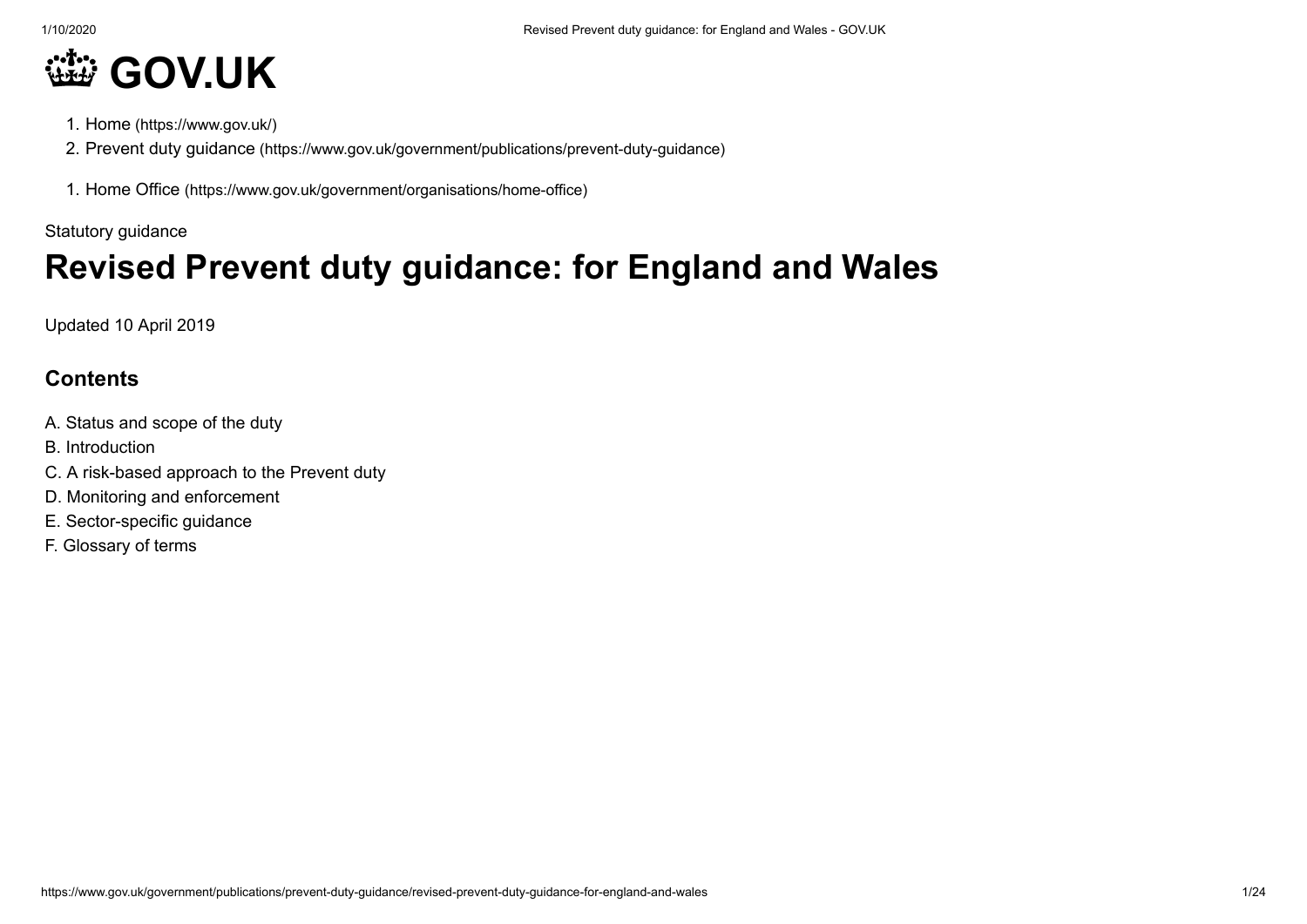# **OGL**

© Crown copyright 2019

This publication is licensed under the terms of the Open Government Licence v3.0 except where otherwise stated. To view this licence, visit nationalarchives.gov.uk/doc/open-government-licence/version/3 [\(https://www.nationalarchives.gov.uk/doc/open-government-licence/version/3\)](https://www.nationalarchives.gov.uk/doc/open-government-licence/version/3) or write to the Information Policy Team, The National Archives, Kew, London TW9 4DU, or email: [psi@nationalarchives.gsi.gov.uk.](mailto:psi@nationalarchives.gsi.gov.uk)

Where we have identified any third party copyright information you will need to obtain permission from the copyright holders concerned.

This publication is available at https://www.gov.uk/government/publications/prevent-duty-guidance/revised-prevent-duty-guidance-for-england-and-wales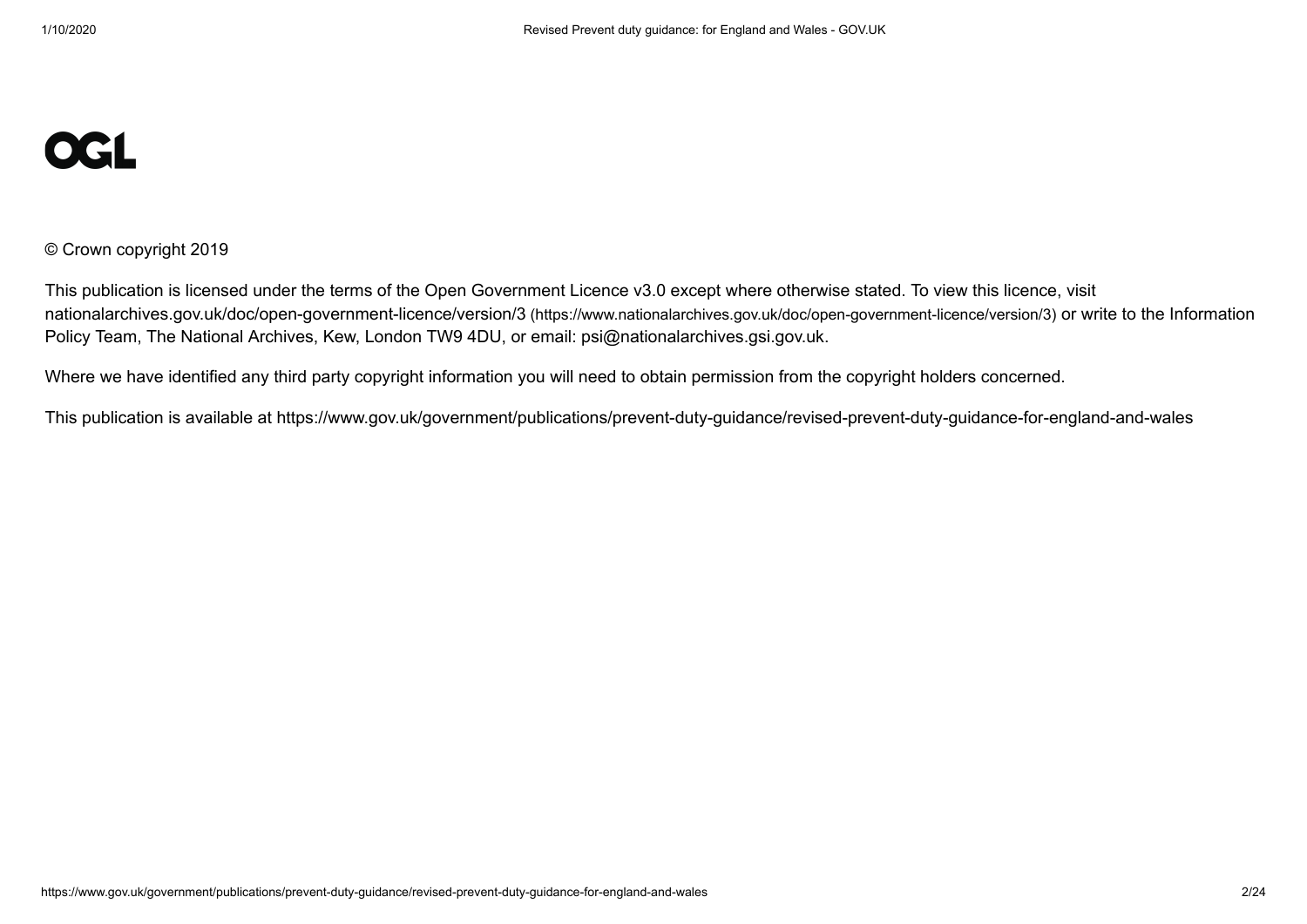Guidance for specified authorities in England and Wales on the duty in the Counter-Terrorism and Security Act 2015 to have due regard to the need to prevent people from being drawn into terrorism.

# **A. Status and scope of the duty**

# **Statutory guidance issued under section 29 of the Counter-Terrorism and Security Act 2015.**

1. Section 26 of the Counter-Terrorism and Security Act 2015 (the Act) places a duty on certain bodies ("specified authorities" listed in Schedule 6 to the Act), in the exercise of their functions, to have "due regard to the need to prevent people from being drawn into terrorism". This guidance is issued under section 29 of the Act. The Act states that the authorities subject to the provisions must have regard to this guidance when carrying out the duty.

2. The list of specified authorities subject to the provisions can be found in Schedule 6 to the Act. Further details can be found in the sector-specific sections of this guidance.

3. The duty applies to specified authorities in England and Wales, and Scotland. Counter terrorism is the responsibility of the UK Government. However, many of the local delivery mechanisms in Wales and Scotland, such as health, education and local government, are devolved. We will ensure close cooperation with the Scottish and Welsh Governments in implementing the Prevent duty where there are interdependencies between devolved and non-devolved elements. There is separate guidance for specified authorities in Scotland.

4. The duty does not confer new functions on any specified authority. The term "due regard" as used in the Act means that the authorities should place an appropriate amount of weight on the need to prevent people being drawn into terrorism when they consider all the other factors relevant to how they carry out their usual functions. This purpose of this guidance is to assist authorities to decide what this means in practice.

# **B. Introduction**

5. The Prevent strategy, published by the Government in 2011, is part of our overall counter-terrorism strategy, CONTEST. The aim of the Prevent strategy is to reduce the threat to the UK from terrorism by stopping people becoming terrorists or supporting terrorism. In the Act this has simply been expressed as the need to "prevent people from being drawn into terrorism".

6. The 2011 Prevent strategy has three specific strategic objectives:

- respond to the ideological challenge of terrorism and the threat we face from those who promote it
- prevent people from being drawn into terrorism and ensure that they are given appropriate advice and support
- work with sectors and institutions where there are risks of radicalisation that we need to address.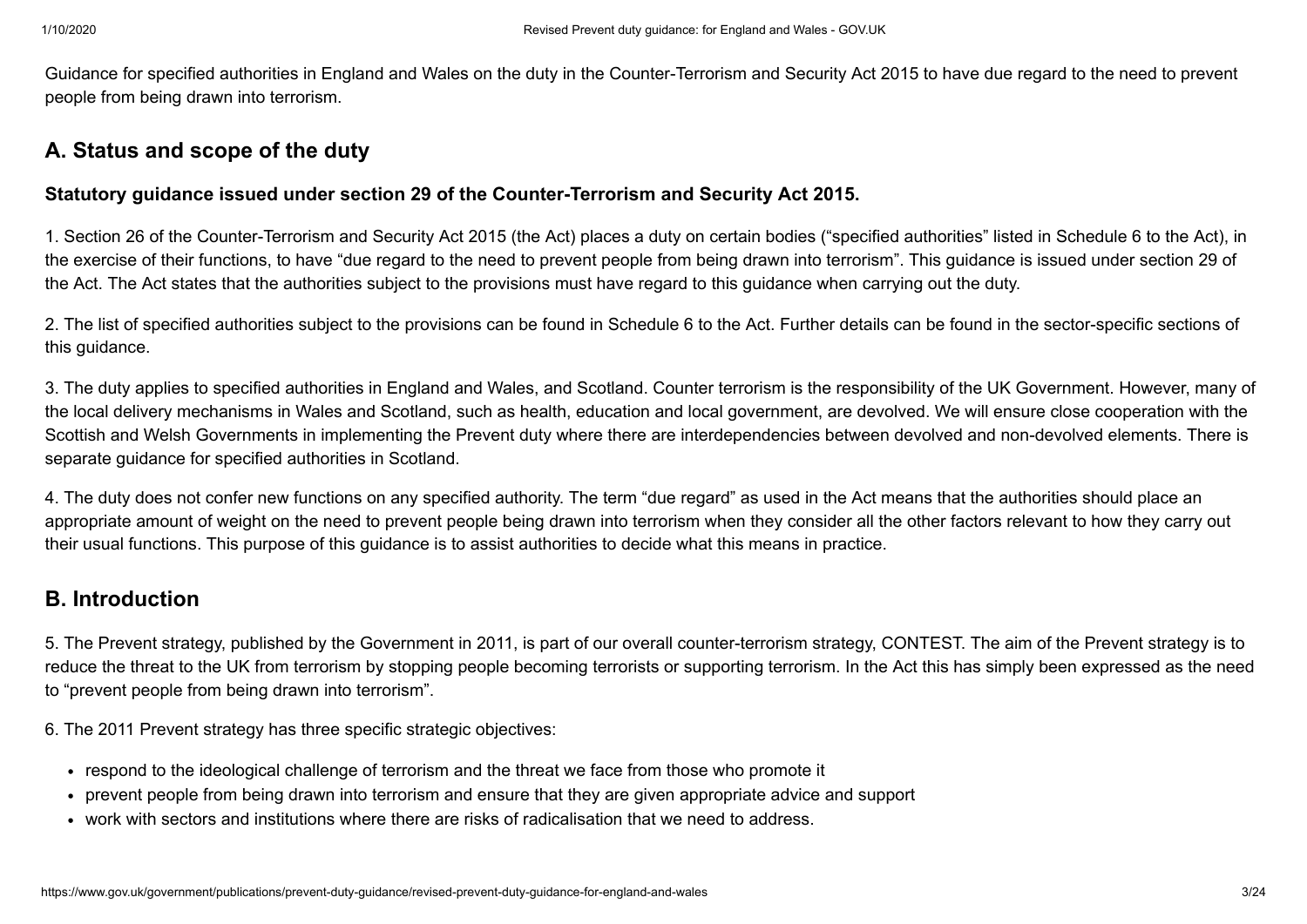7. Terrorist groups often draw on extremist ideology, developed by extremist organisations. Some people who join terrorist groups have previously been members of extremist organisations and have been radicalised by them. The Government has defined extremism in the Prevent strategy as: "vocal or active opposition to fundamental British values, including democracy, the rule of law, individual liberty and mutual respect and tolerance of different faiths and beliefs. We also include in our definition of extremism calls for the death of members of our armed forces".

8. The Prevent strategy was explicitly changed in 2011 to deal with all forms of terrorism and with non-violent extremism, which can create an atmosphere conducive to terrorism and can popularise views which terrorists then exploit. It also made clear that preventing people becoming terrorists or supporting terrorism requires challenge to extremist ideas where they are used to legitimise terrorism and are shared by terrorist groups. And the strategy also means intervening to stop people moving from extremist (albeit legal) groups into terrorist-related activity.

9. Our Prevent work is intended to deal with all kinds of terrorist threats to the UK. The most significant of these threats is currently from terrorist organisations in Syria and Iraq, and Al Qa'ida associated groups. But terrorists associated with the extreme right also pose a continued threat to our safety and security.

10. Islamist extremists regard Western intervention in Muslim-majority countries as a 'war with Islam', creating a narrative of 'them'and'us'. Their ideology includes the uncompromising belief that people cannot be both Muslim and British, and that Muslims living here should not participate in our democracy. Islamist extremists specifically attack the principles of civic participation and social cohesion. These extremists purport to identify grievances to which terrorist organisations then claim to have a solution.

11. The white supremacist ideology of extreme right-wing groups has also provided both the inspiration and justification for people who have committed extreme right-wing terrorist acts.

12. In fulfilling the duty in section 26 of the Act, we expect all specified authorities to participate fully in work to prevent people from being drawn into terrorism. How they do this, and the extent to which they do this, will depend on many factors, for example, the age of the individual, how much interaction they have with them, etc. The specified authorities in Schedule 6 to the Act are those judged to have a role in protecting vulnerable people and/or our national security. The duty is likely to be relevant to fulfilling other responsibilities such as the duty arising from section 149 of the Equality Act 2010.

13. This guidance identifies best practice for each of the main sectors and describes ways in which they can comply with the duty. It includes sources of further advice and provides information on how compliance with the duty will be monitored. Sector-specific guidance for Further Education and Higher Education institutions subject to the Prevent duty has been published separately and should be read alongside this guidance.

# **C. A risk-based approach to the Prevent duty**

14. In complying with the duty all specified authorities, as a starting point, should demonstrate an awareness and understanding of the risk of radicalisation in their area, institution or body. This risk will vary greatly and can change rapidly; but no area, institution or body is risk free. Whilst the type and scale of activity that will address the risk will vary, all specified authorities will need to give due consideration to it.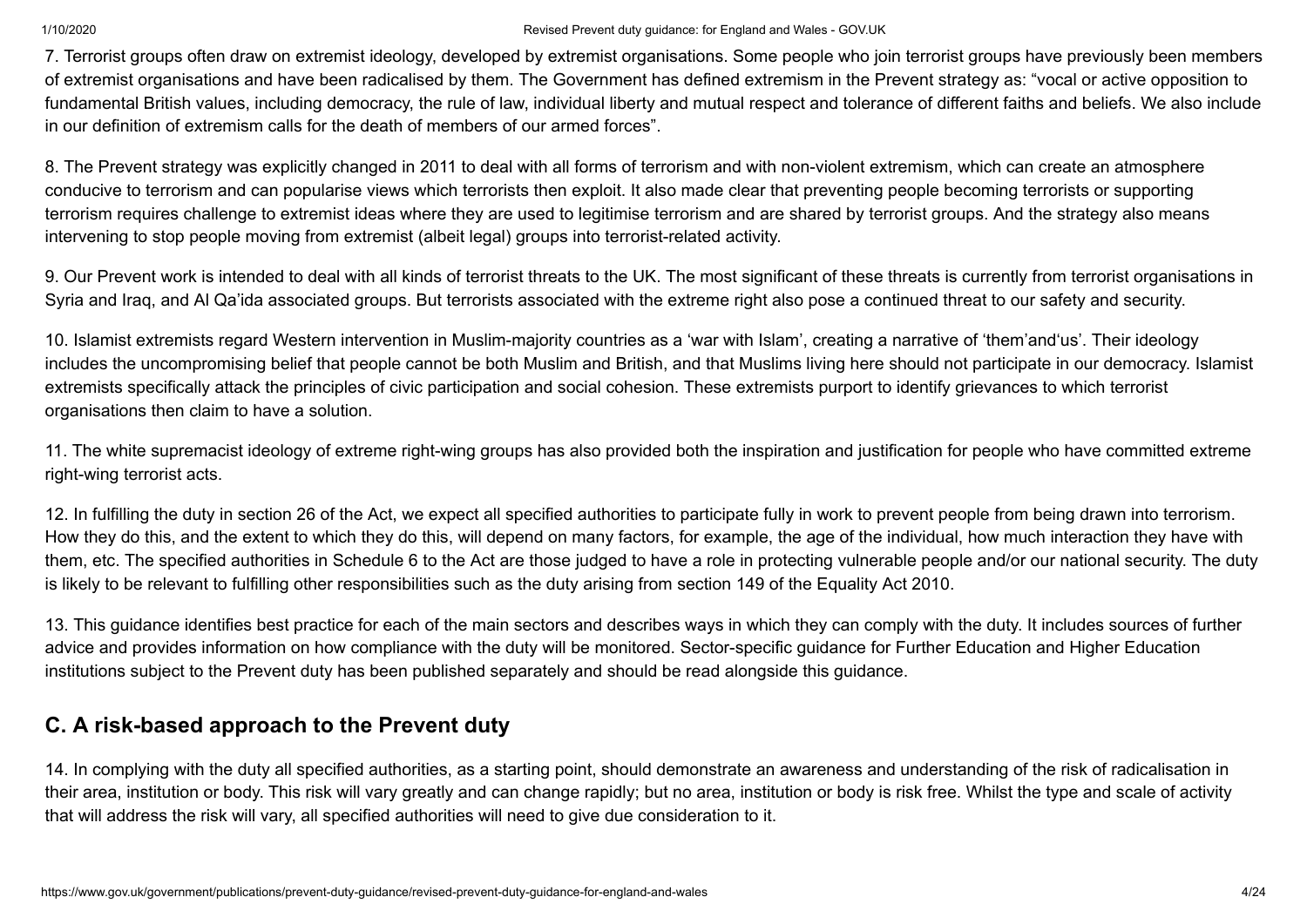15. There are three themes throughout the sector-specific guidance, set out later in this document: effective leadership, working in partnership and appropriate capabilities.

# **Leadership**

16. For all specified authorities, we expect that those in leadership positions:

- estalish or use existing mechanisms for understanding the risk of radicalisation
- ensure staff understand the risk and build the capabilities to deal with it
- communicate and promote the importance of the duty; and
- ensure staff implement the duty effectively.

# **Working in partnership**

17. Prevent work depends on effective partnership. To demonstrate effective compliance with the duty, specified authorities must demonstrate evidence of productive co-operation, in particular with local Prevent co-ordinators, the police and local authorities, and co-ordination through existing multi-agency forums, for example Community Safety Partnerships.

# **Capabilities**

18. Frontline staff who engage with the public should understand what radicalisation means and why people may be vulnerable to being drawn into terrorism as a consequence of it. They need to be aware of what we mean by the term "extremism" and the relationship between extremism and terrorism (see section B, above).

19. Staff need to know what measures are available to prevent people from becoming drawn into terrorism and how to challenge the extremist ideology that can be associated with it. They need to understand how to obtain support for people who may be being exploited by radicalising influences.

20. All specified authorities subject to the duty will need to ensure they provide appropriate training for staff involved in the implementation of this duty. Such training is now widely available.

# **Sharing information**

21. The Prevent programme must not involve any covert activity against people or communities. But specified authorities may need to share personal information to ensure, for example, that a person at risk of radicalisation is given appropriate support (for example on the Channel programme). Information sharing must be assessed on a case-by-case basis and is governed by legislation. To ensure the rights of individuals are fully protected, it is important that information sharing agreements are in place at a local level. When considering sharing personal information, the specified authority should take account of the following: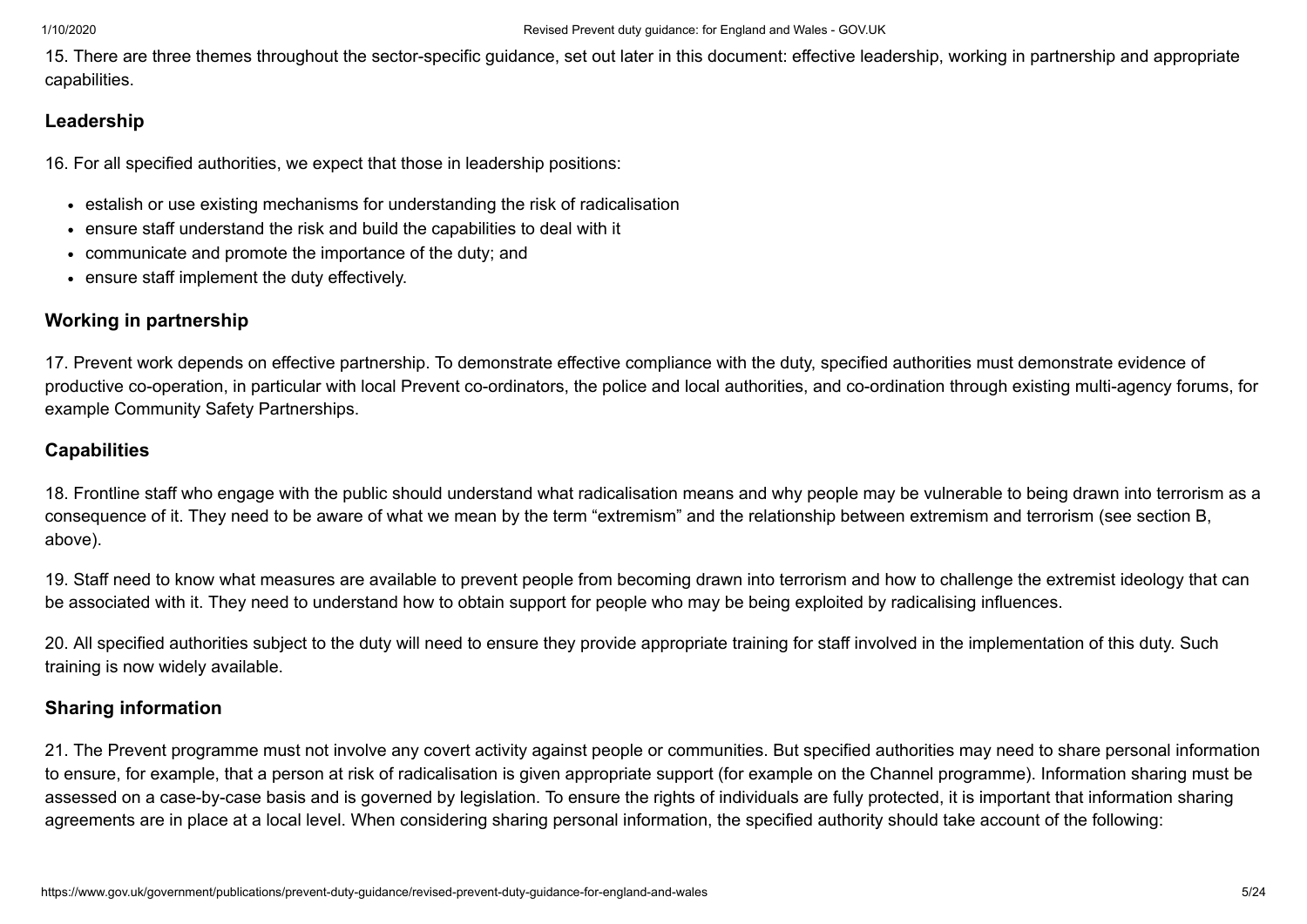- necessity and proportionality: personal information should only be shared where it is strictly necessary to the intended outcome and proportionate to it. Key to determining the necessity and proportionality of sharing information will be the professional judgement of the risks to an individual or the public;
- consent: wherever possible the consent of the person concerned should be obtained before sharing any information about them;
- power to share: the sharing of data by public sector bodies requires the existence of a power to do so, in addition to satisfying the requirements of the Data Protection Act 1998 and the Human Rights Act 1998;
- Data Protection Act and the Common Law Duty of Confidentiality: in engaging with non-public bodies, the specified authority should ensure that they are aware of their own responsibilities under the Data Protection Act and any confidentiality obligations that exist.

22. There may be some circumstances where specified authorities, in the course of Preventrelated work, identify someone who may already be engaged in illegal terrorist-related activity. People suspected of being involved in such activity must be referred to the police.

# **D. Monitoring and enforcement**

23. All specified authorities must comply with this duty and will be expected to maintain appropriate records to show compliance with their responsibilities and provide reports when requested.

# **Central support and monitoring**

24. The Home Office currently oversees Prevent activity in local areas which have been identified as priorities for this programme, and will provide central monitoring for the new duty. The Home Office shares management (with local authorities) of local Prevent co-ordinator teams.

25. The Home Office will:

- draw together data about implementation of Prevent from local and regional Prevent co-ordinators (including those in health, further and higher education), the police, intelligence agencies and other departments and inspection bodies where appropriate;
- monitor and assess Prevent delivery in up to 50 Prevent priority areas;
- maintain contact with relevant departments and escalate issues to them and inspectorates where appropriate;
- support the Prevent Oversight Board, chaired by the Minister for Immigration and Security, which may agree on further action to support implementation of the duty.

26. Where a specified body is not complying with the duty, the Prevent Oversight Board may recommend that the Secretary of State use the power of direction under section 30 of the Act. This power would only be used when other options for engagement and improvement had been exhausted. The power would be used only to ensure the implementation and delivery of the Prevent duty. It is also capable of being exercised in respect of Welsh specified authorities, and would be used following consultation with Welsh Ministers.

# **Inspection regime in individual sectors**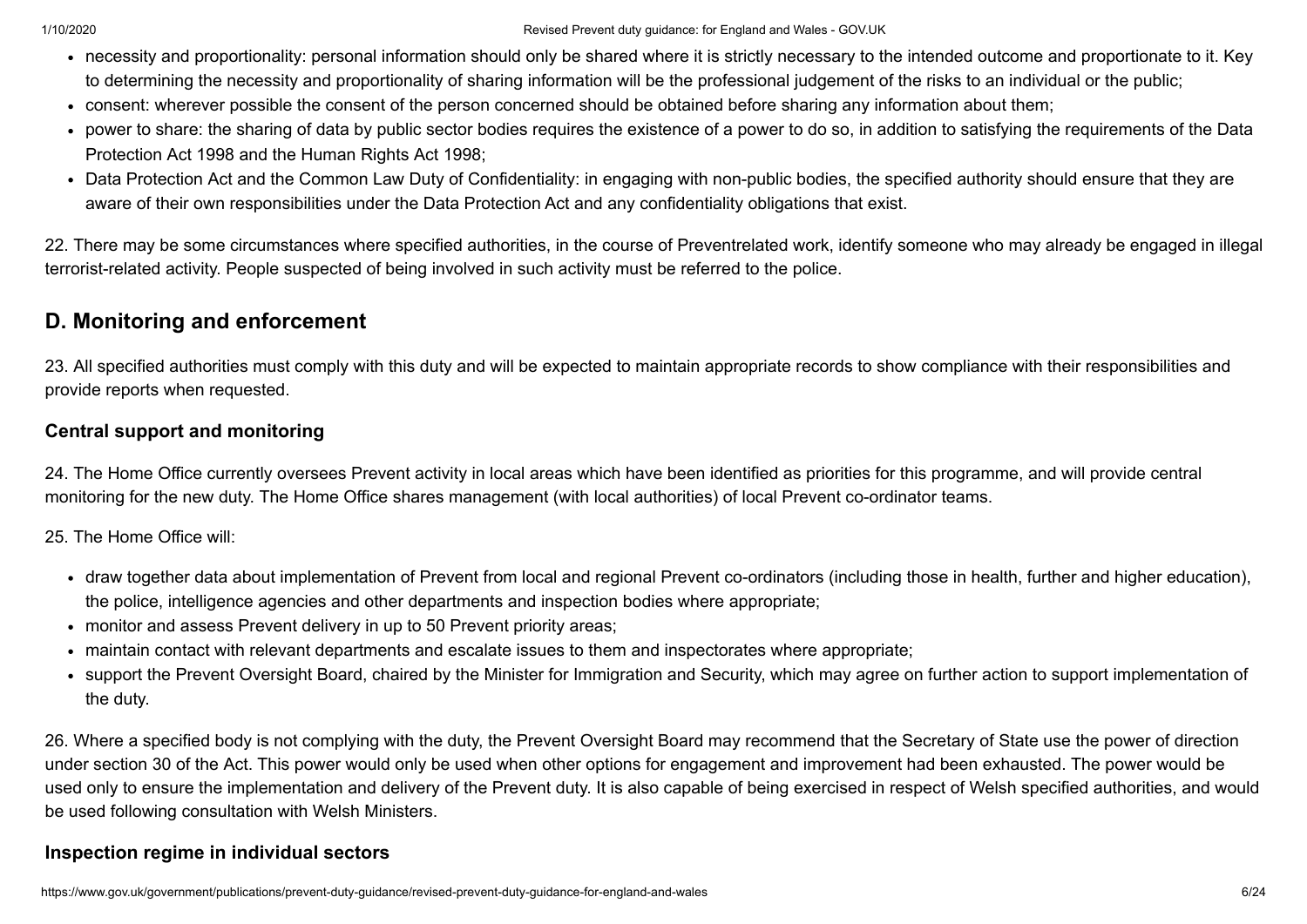27. Central support and monitoring will be supported by existing inspection regimes in specific sectors. Not every specified authority has a suitable inspection regime and in some areas it may be necessary to create or enhance existing regimes.

28. We will work with the Welsh Government on Prevent monitoring arrangements and provide support to Welsh inspection regimes as required.

# **E. Sector-specific guidance**

# **Local authorities**

29. With their wide-ranging responsibilities, and democratic accountability to their electorate, local authorities are vital to Prevent work. Effective local authorities will be working with their local partners to protect the public, prevent crime and to promote strong, integrated communities.

#### **Specified local authorities**

30. The local authorities that are subject to the duty are listed in Schedule 6 to the Act. They are:

- a county council or district council in England;
- the Greater London Authority;
- a London borough council;
- the Common Council of the City of London in its capacity as a local authority;
- the Council of the Isles of Scilly;
- a county council or county borough council in Wales; and
- a person carrying out a function of an authority mentioned in section 1 (2) of the Local Government Act 1999 by virtue of a direction made under section 15 of that Act

31. Other local authorities, including stand-alone fire and rescue authorities, are not listed in the Act and are not subject to the duty, but it is anticipated, considering their wider prevention role, that in many areas they will be partners in local efforts to prevent people from being drawn into terrorism.

32. In fulfilling the new duty, local authorities, including elected members and senior officers should be carrying out activity in the following areas.

#### **Partnership**

33. Local authorities should establish or make use of an existing local multi-agency group to agree risk and co-ordinate Prevent activity. Many local authorities use Community Safety Partnerships but other multi-agency forums may be appropriate.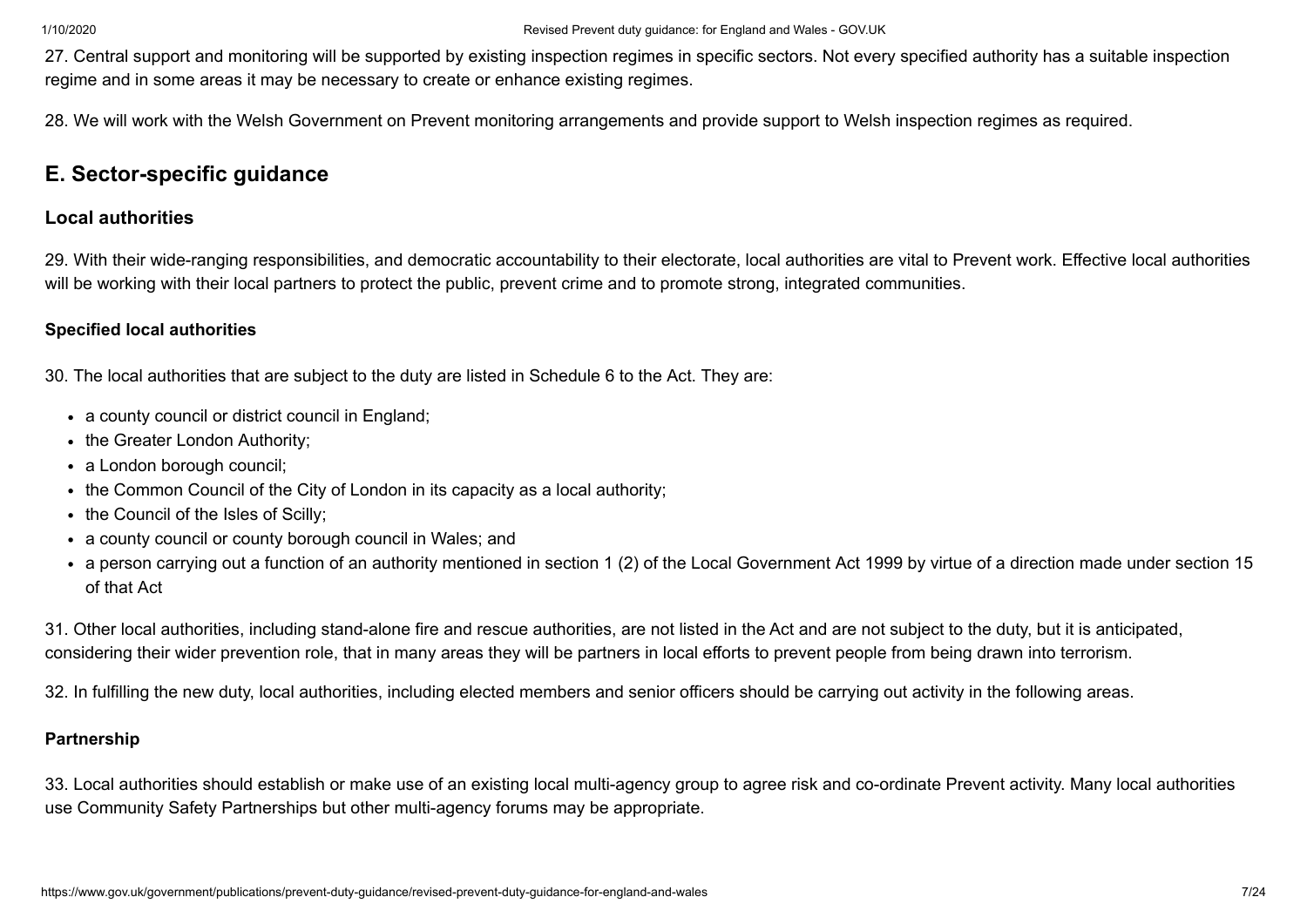34. It is likely that links will need to be made to other statutory partnerships such as Local Safeguarding Children Boards Safeguarding Adults Boards, Channel panels and Youth Offending Teams.

35. It will be important that local or regional Prevent co-ordinators have access to senior local authority leadership to give advice and support. 36. We expect local multi-agency arrangements to be put in place to effectively monitor the impact of Prevent work.

37. Prevent work conducted through local authorities will often directly involve, as well as have an impact on local communities. Effective dialogue and coordination with community based organisations will continue to be essential.

# **Risk assessment**

38. We expect local authorities to use the existing counter-terrorism local profiles (CTLPs), produced for every region by the police, to assess the risk of individuals being drawn into terrorism. This includes not just violent extremism but also non-violent extremism, which can create an atmosphere conducive to terrorism and can popularise views which terrorists exploit. Guidance on CTLPs is available here [\(https://www.gov.uk/government/uploads/system/%0Auploads/attachment\\_data/file/118203/counterterrorism-local-profiles.pdf\)](https://www.gov.uk/government/uploads/system/%0Auploads/attachment_data/file/118203/counterterrorism-local-profiles.pdf).

39. This risk assessment should also be informed by engagement with Prevent co-ordinators, schools, registered childcare providers, universities, colleges, local prisons, probation services, health, immigration enforcement Youth Offending Teams and others, as well as by a local authority's own knowledge of its area.

40. We would expect local authorities to incorporate the duty into existing policies and procedures, so it becomes part of the day-to-day work of the authority. The duty is likely to be relevant to fulfilling safeguarding responsibilities in that local authorities should ensure that there are clear and robust safeguarding policies to identify children at risk. This guidance should be read in conjunction with other relevant safeguarding guidance, in particular Working Together to Safeguard Children [\(https://www.gov.uk/government/%0Apublications/working-together-to-safeguardchildren\)](https://www.gov.uk/government/%0Apublications/working-together-to-safeguardchildren).

#### **Action plan**

41. With the support of co-ordinators and others as necessary, any local authority that assesses, through the multi-agency group, that there is a risk should develop a Prevent action plan. This will enable the local authority to comply with the duty and address whatever risks have been identified.

42. These local action plans will identify, prioritise and facilitate delivery of projects, activities or specific interventions to reduce the risk of people being drawn into terrorism in each local authority. Many of these projects and activities will be community based.

# **Staff training**

43. Local authorities will be expected to ensure appropriate frontline staff, including those of it's contractors, have a good understanding of Prevent are trained to recognise vulnerability to being drawn into terrorism and are aware of available programmes to deal with this issue.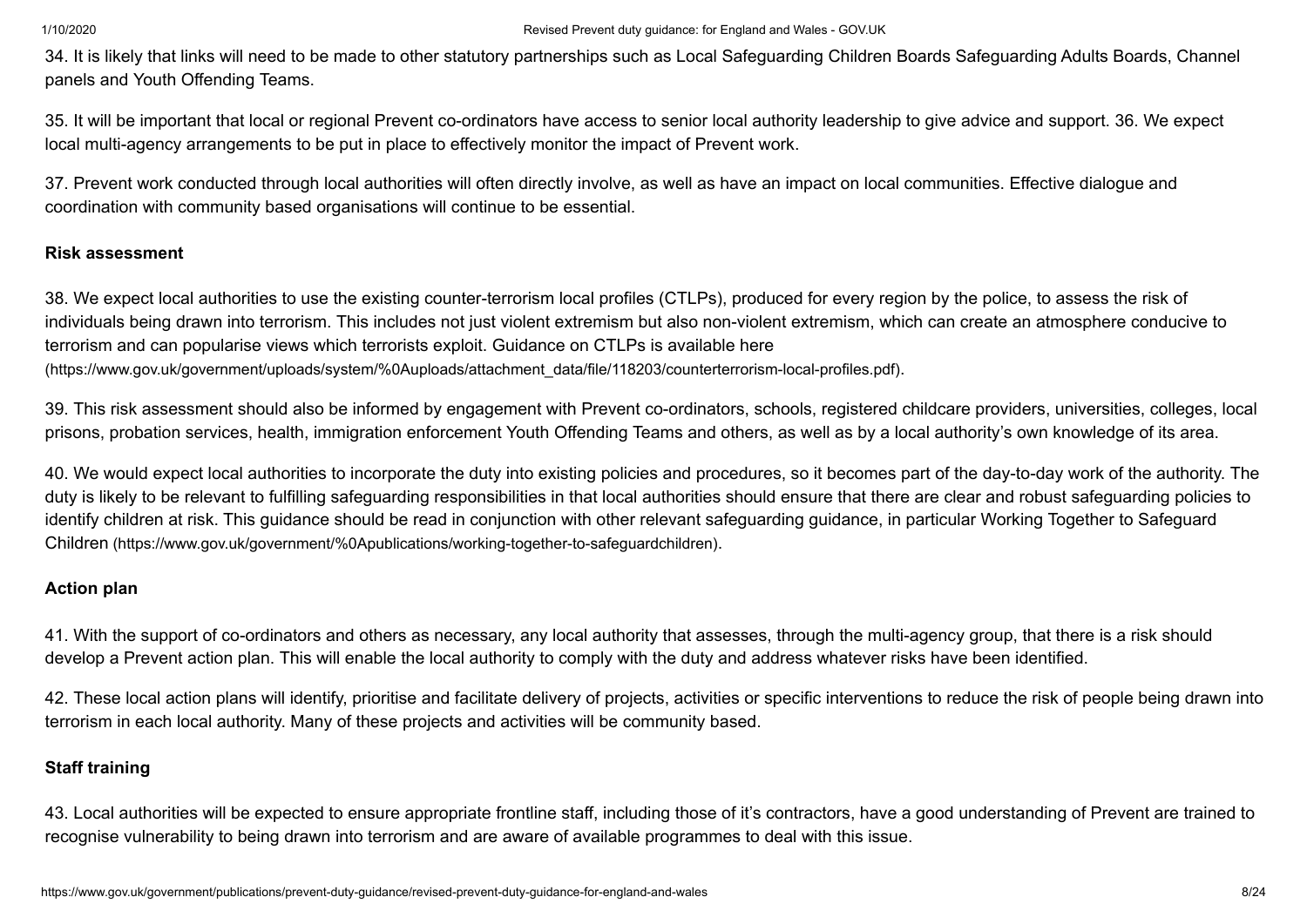44. Local authority staff will be expected to make appropriate referrals to Channel (a programme which provides support to individuals who are at risk of being drawn into terrorism which is put on a statutory footing by Chapter 2 of Part 5 of the Counter-Terrorism and Security Act 2015) and ensure that Channel is supported by the appropriate organisation and expertise. Guidance on the Channel programme can be found here [\(https://www.gov.uk/government/publications/%0Achannel-guidance\)](https://www.gov.uk/government/publications/%0Achannel-guidance)

#### **Use of local authority resources**

45. In complying with the duty we expect local authorities to ensure that publicly-owned venues and resources do not provide a platform for extremists and are not used to disseminate extremist views. This includes considering whether IT equipment available to the general public should use filtering solutions that limit access to terrorist and extremist material.

46. We expect local authorities to ensure that organisations who work with the local authority on Prevent are not engaged in any extremist activity or espouse extremist views.

47. Where appropriate, we also expect local authorities to take the opportunity when new contracts for the delivery of their services are being made to ensure that the principles of the duty are written in to those contracts in a suitable form.

#### **Collaboration between areas**

48. In two-tier areas, county and district councils will need to agree proportionate arrangements for sharing the assessment of risk and for agreeing local Prevent action plans. It is expected that neighbouring areas will also agree proportionate arrangements for sharing the assessment of risk and for agreeing local Prevent action plans as appropriate.

#### **Prevent priority areas**

49. The Home Office will continue to identify priority areas for Prevent-related activity. Priority areas will, as now, be funded to employ a local Prevent co-ordinator to give additional support and expertise and additional Home Office grant funding is available for Prevent projects and activities. The Home Office will continue to have oversight of local Prevent co-ordinators and the funding, evaluation and monitoring of these projects.

#### **Other agencies and organisations supporting children**

50. A range of private and voluntary agencies and organisations provide services or, in some cases, exercise functions in relation to children. The duty applies to those bodies, which include, for example, children's homes and independent fostering agencies and bodies exercising local authority functions whether under voluntary delegation arrangements or via the use of statutory intervention powers. These bodies should ensure they are part of their local authorities' safeguarding arrangements and that staff are aware of and know how to contribute to Prevent-related activity in their area where appropriate. Out-of-school settings supporting children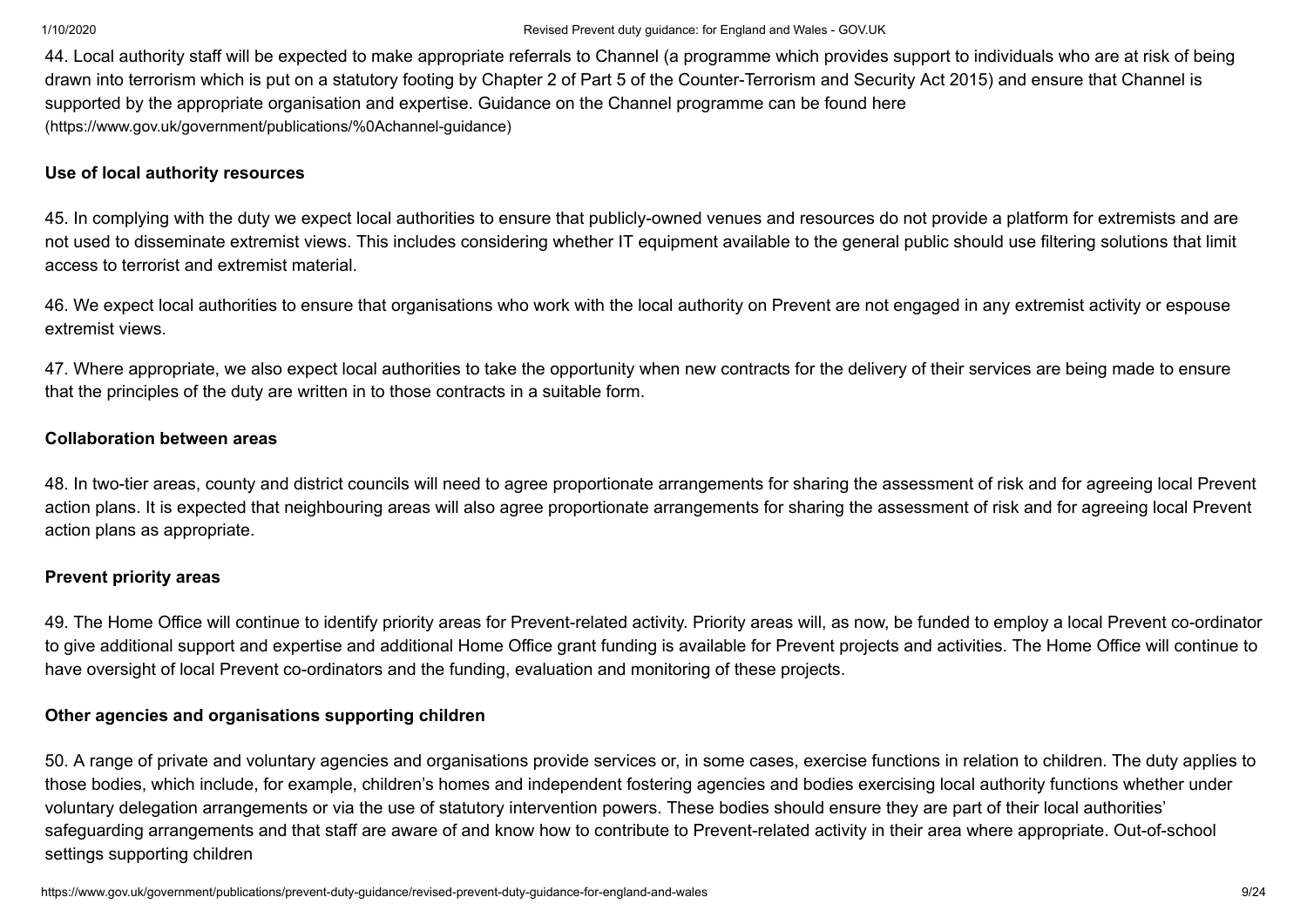51. Many children attend a range of out-ofschool settings other than childcare including supplementary schools, and tuition centres to support home education. These settings are not regulated under education law. Local authorities should take steps to understand the range of activity and settings in their areas and take appropriate and proportionate steps to ensure that children attending such settings are properly safeguarded (which should include considering whether children attending such settings are at risk of being drawn into extremism or terrorism). In assessing the risks associated with such settings, local authorities should have regard to whether the settings subscribe to voluntary accreditation schemes and any other evidence about the extent to which the providers are taking steps to safeguard the children in their care. Where safeguarding concerns arise, local authorities should actively consider how to make use of the full range of powers available to them to reduce the risks to children, including relevant planning and health and safety powers.

#### **Monitoring and enforcement**

52. In fulfilling its central monitoring role (section D above) the Home Office can (and already does) scrutinise local Prevent action plans, project impact and overall performance. It will also consider work with local authority 'peers' to provide targeted assistance and help authorities develop good practice.

53. The Government anticipates that local authorities will comply with this duty and work effectively with local partners to prevent people from being drawn into terrorism. Where there are concerns about compliance, the Government may need to consider the appropriateness of using existing mechanisms such as section 10 of the Local Government Act 1999. This allows the Secretary of State to appoint an inspector to assess an authority's compliance with its statutory "best value" duty in relation to one or more of the specified functions.

54. If the Secretary of State is satisfied that a council in England has failed to discharge its "best value" duty in relation to the new Prevent duty, it would be open to him to use his powers under Section 15 of the Local Government Act 1999 to intervene. This could include requiring the council to undertake specific actions, appointing Commissioners and transferring some of the council's functions to them. The Secretary of State must consult the council before issuing a direction. The Secretary of State may also direct a local inquiry to be held into the exercise by the authority of specified functions. Welsh Ministers' powers of intervention in relation to a Welsh council that has failed to discharge its "improvement" duties are set out in the Local Government (Wales) Measure 2009.

55. If the Secretary of State is satisfied that a local authority is failing to perform any function relating to education, childcare or children's social care to an adequate standard he may use his powers under section 497A or the Education Act 1996 (applied to childcare under section 15(3) of the Children's Act, and children's social care under section 50(1) of the Children Act 2004) to take whatever action is deemed expedient to achieve necessary improvement. In Wales, Welsh Ministers have the power to intervene under the School Standards and Organisation (Wales) Act 2013. These intervention measures are considered in cases where Ofsted inspections (or Estyn in Wales) identify inadequate practice and serious concerns about practice in relation to safeguarding, adoption and lookedafter children. The Care and Social Services Inspectorate Wales (CSSIW) has a role here in terms of care settings and standards.

56. In addition to the powers above, the Act provides the Secretary of State with the power to issue a direction where a local authority has failed to discharge the duty (see paragraph 26, above).

# **Schools and registered childcare providers (excluding higher and further education).**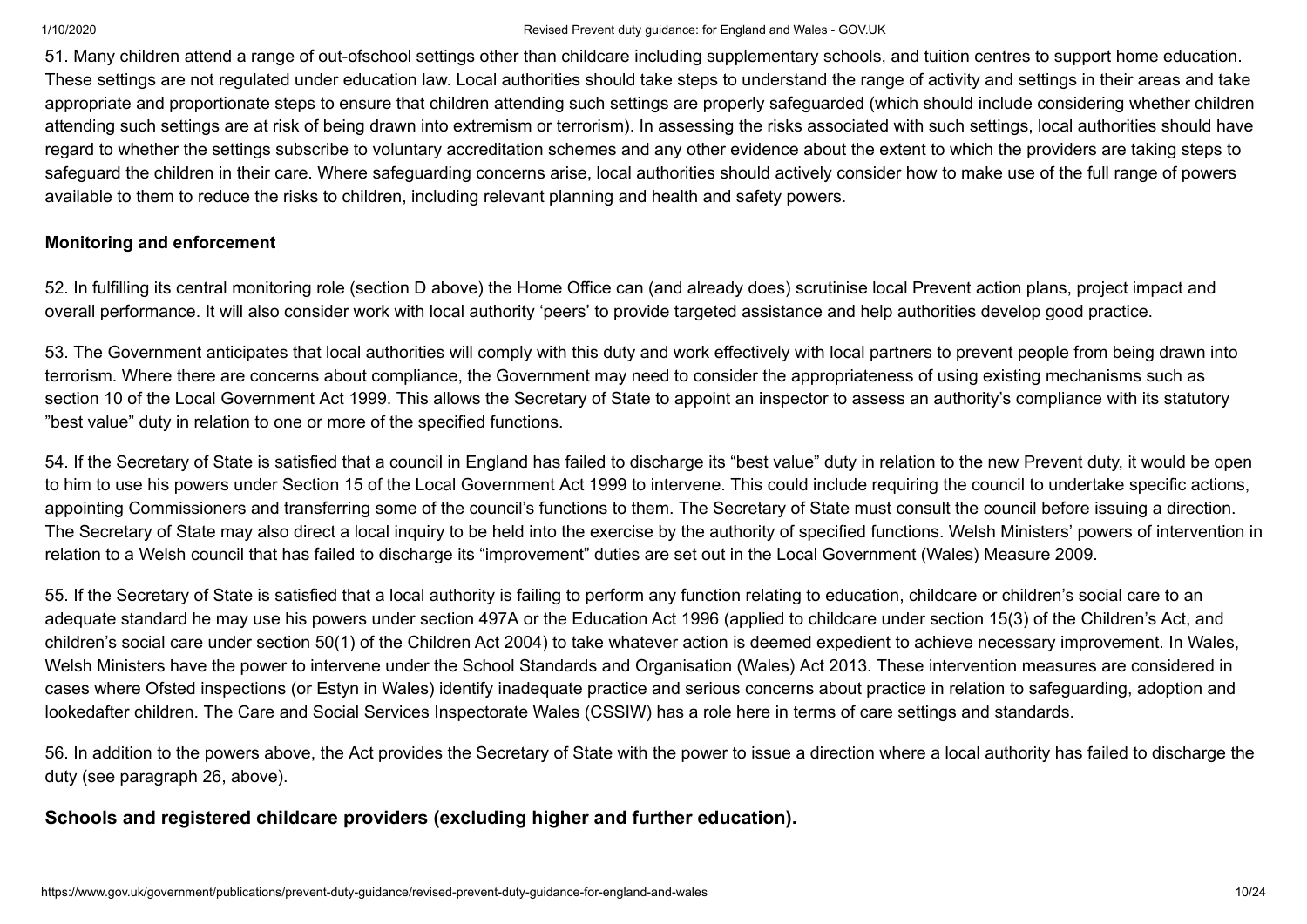<span id="page-10-0"></span>57. In England about eight million children are educated in some 23,000 publicly-funded and around 2,400 independent schools. The publiclyfunded English school system comprises maintained schools (funded by local authorities), and academies (directly funded by central government. In Wales, over 450,000 children attend Local Authority maintained schools, and there are 70 independent schools. $^{\mathsf{1}}$  $^{\mathsf{1}}$  $^{\mathsf{1}}$ 

58. All publicly-funded schools in England are required by law to teach a broad and balanced curriculum which promotes the spiritual, moral, cultural, mental and physical development of pupils and prepares them for the opportunities, responsibilities and experiences of life. They must also promote community cohesion. Independent schools set their own curriculum but must comply with the Independent School Standards, which include an explicit requirement to promote fundamental British values as part of broader requirements relating to the quality of education and to promoting the spiritual, moral, social and cultural development of pupils. These standards also apply to academies (other than 16-19 academies), including free schools, as they are independent schools. 16-19 academies may have these standards imposed on them by the provisions of their funding agreement with the Secretary of State.

59. In Wales, independent schools set their own curriculum, but must comply with Independent Schools Standards made by the Welsh Ministers. These Standards also include a requirement to promote the spiritual, moral, social and cultural development of pupils.

60. Early years providers serve arguably the most vulnerable and impressionable members of society. The Early Years Foundation Stage (EYFS) accordingly places clear duties on providers to keep children safe and promote their welfare. It makes clear that to protect children in their care, providers must be alert to any safeguarding and child protection issues in the child's life at home or elsewhere (paragraph 3.4 EYFS). Early years providers must take action to protect children from harm and should be alert to harmful behaviour by other adults in the child's life.

61. Early years providers already focus on children's personal, social and emotional development The Early Years Foundation Stage framework supports early years providers to do this in an age appropriate way, through ensuring children learn right from wrong, mix and share with other children and value other's views, know about similarities and differences between themselves and others, and challenge negative attitudes and stereotypes.

62. This guidance should be read in conjunction with other relevant guidance. In England, this includes Working Together to Safeguard Children, Keeping Children Safe in Education and Information Sharing: Her Majesty's Government advice for professionals providing safeguarding services to children, young people, parents and carers.

Working together to safeguard children [\(https://www.gov.uk/government/publications/%0Aworking-together-to-safeguard-children\)](https://www.gov.uk/government/publications/%0Aworking-together-to-safeguard-children)

Keeping children safe in education [\(https://www.gov.uk/government/publications/%0Akeeping-children-safe-in-education\)](https://www.gov.uk/government/publications/%0Akeeping-children-safe-in-education)

<span id="page-10-1"></span>63. In Wales it should be read alongside Keeping learners safe (https://gov.wales/sites/default/files/publications/2018-11/keeping-learners-safe-the-role-of-local-authorities[governing-bodies-and-proprietors-of-independent-schools-under-the-education-act-2002.pdf#radicalisation\)](https://gov.wales/sites/default/files/publications/2018-11/keeping-learners-safe-the-role-of-local-authorities-governing-bodies-and-proprietors-of-independent-schools-under-the-education-act-2002.pdf#radicalisation). $^{\text{2}}$  $^{\text{2}}$  $^{\text{2}}$ 

64. The authorities specified in paragraph 65 below are subject to the duty to have due regard to the need to prevent people from being drawn into terrorism. Being drawn into terrorism includes not just violent extremism but also non-violent extremism, which can create an atmosphere conducive to terrorism and can popularise views which terrorists exploit. Schools should be safe spaces in which children and young people can understand and discuss sensitive topics,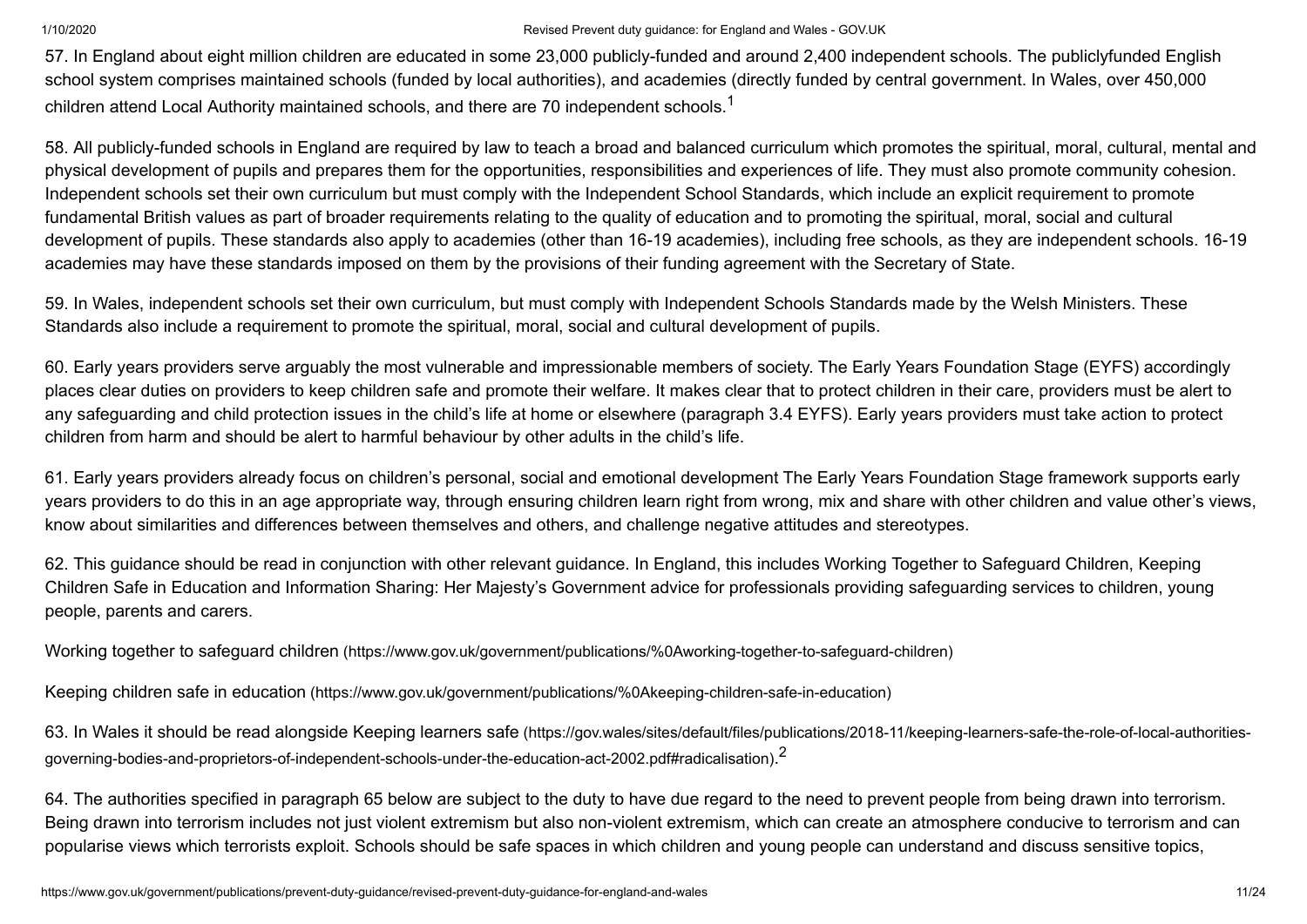including terrorism and the extremist ideas that are part of terrorist ideology, and learn how to challenge these ideas. The Prevent duty is not intended to limit discussion of these issues. Schools should, however, be mindful of their existing duties to forbid political indoctrination and secure a balanced presentation of political issues. These duties are imposed on maintained schools by sections 406 and 407 of the Education Act 1996. Similar duties are placed on the proprietors of independent schools, including academies (but not 16-19 academies) by the Independent School Standards.

# **Education and childcare specified authorities**

65. The education and childcare specified authorities in Schedule 6 to the Act are as follows:

- <span id="page-11-1"></span><span id="page-11-0"></span>the proprietors<sup>[3](#page-23-1)</sup> of maintained schools, non-maintained special schools, maintained nursery schools, independent schools (including academies and free schools) and alternative provision academies $^{\mathsf{4}}$  $^{\mathsf{4}}$  $^{\mathsf{4}}$
- pupil referral units
- registered early years childcare providers5
- registered later years childcare providers6
- providers of holiday schemes for disabled children
- persons exercising local authority functions under a direction of the Secretary of State when the local authority is performing inadequately; and
- persons authorised by virtue of an order made under section 70 of the Deregulation and Contracting Out Act 1994 to exercise a function specified in Schedule 36A to the Education Act 1996.

66. In fulfilling the new duty, we would expect the specified authorities listed above to demonstrate activity in the following areas.

# **Risk assessment**

67. Specified authorities are expected to assess the risk of children being drawn into terrorism, including support for extremist ideas that are part of terrorist ideology. This should be based on an understanding, shared with partners, of the potential risk in the local area.

68. Specified authorities will need to demonstrate that they are protecting children and young people from being drawn into terrorism by having robust safeguarding policies in place to identify children at risk, and intervening as appropriate. Institutions will need to consider the level of risk to identify the most appropriate referral, which could include Channel or Children's Social Care, for example. These policies should set out clear protocols for ensuring that any visiting speakers – whether invited by staff or by children themselves – are suitable and appropriately supervised.

# **Working in partnership**

69. In England, governing bodies and proprietors of all schools and registered childcare providers should ensure that their safeguarding arrangements take into account the policies and procedures of the Local Safeguarding Children Board (LSCB). In Wales, Local Service Boards provide strategic oversight.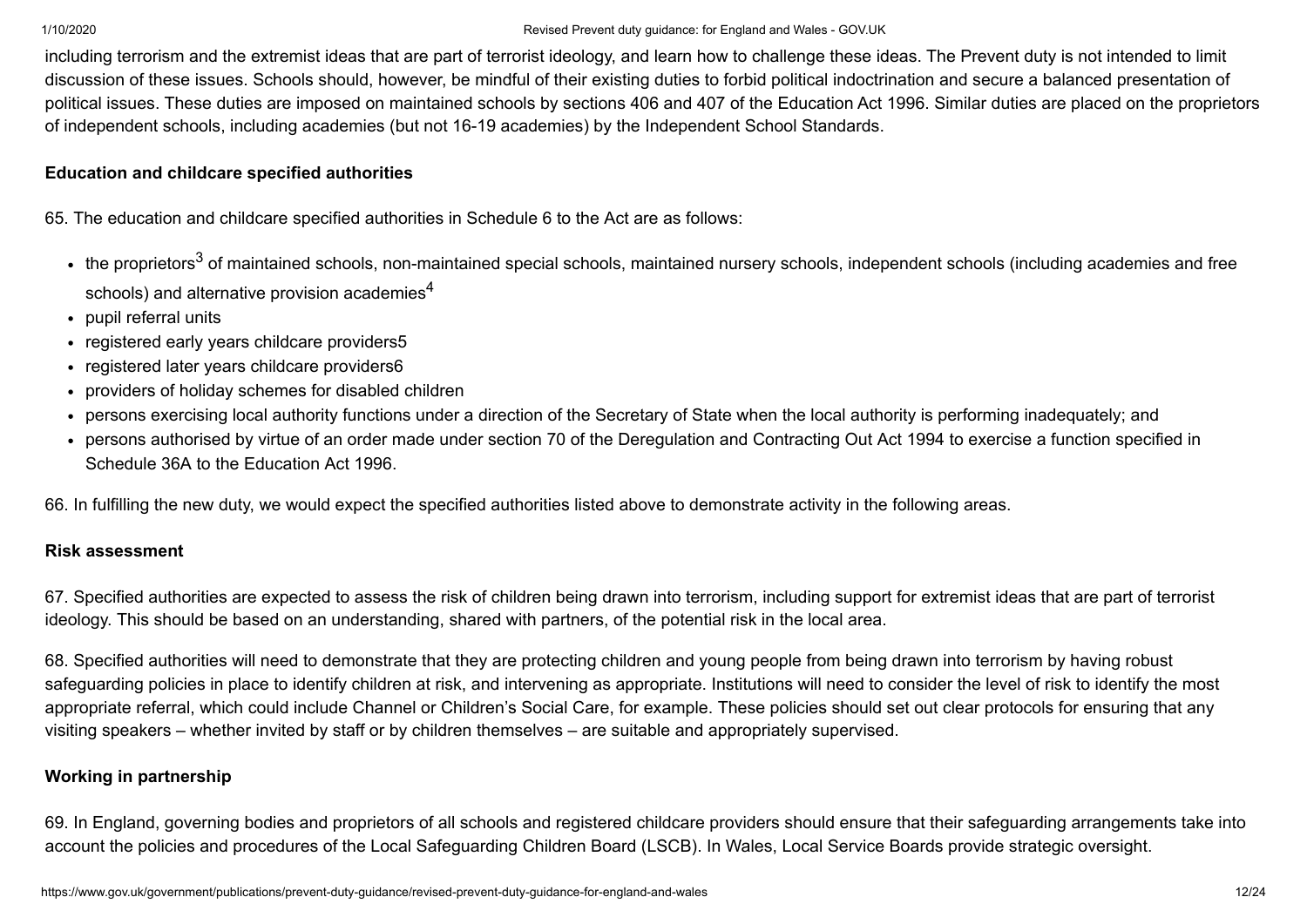### **Staff training**

70. Specified authorities should make sure that staff have training that gives them the knowledge and confidence to identify children at risk of being drawn into terrorism, and to challenge extremist ideas which can be used to legitimise terrorism and are shared by terrorist groups. They should know where and how to refer children and young people for further help. Prevent awareness training will be a key part of this.

#### **IT policies**

71. Specified authorities will be expected to ensure children are safe from terrorist and extremist material when accessing the internet in school, including by establishing appropriate levels of filtering.

#### **Monitoring and enforcement**

72. The Office for Standards in Education, Children's Services and Skills (Ofsted) inspects the specified authorities in England listed above, with the exception of some privately funded independent schools. When assessing the effectiveness of schools, Ofsted inspectors already have regard to the school's approach to keeping pupils safe from the dangers of radicalisation and extremism, and what is done when it is suspected that pupils are vulnerable to these. Maintained schools are subject to intervention, and academies and free schools may be subject to termination of their funding agreement, if they are judged by Ofsted to require significant improvement or special measures, or if they fail to take the steps required by their local authority, or for academies or free schools by the Secretary of State pursuant to their funding agreement, as applicable, to address unacceptably low standards, serious breakdowns of management or governance or if the safety of pupils or staff is threatened. In Wales, all publicly funded schools are inspected by Estyn.

73. Ofsted inspects 16-19 academies under the Common Inspection Framework for further education and skills.

74. Privately funded independent schools in England are inspected by Ofsted or one of three independent inspectorates. In Wales, Estyn inspects independent schools.If they fail to meet the Independent School Standards, they must remedy the problem or be subject to regulatory action by the Department for Education or the Welsh Government, which could include de-registration (which would make their continued operation unlawful).

75. Early education funding regulations in England have been amended to ensure that providers who fail to promote the fundamental British values of democracy, the rule of law, individual liberty and mutual respect and tolerance for those with different faiths and beliefs do not receive funding from local authorities for the free early years entitlement.

76. Ofsted's current inspection framework for early years provision reflects the requirements in the Statutory Framework for the Early Years Foundation Stage.

#### **The health sector**

77. Healthcare professionals will meet and treat people who may be vulnerable to being drawn into terrorism. Being drawn into terrorism includes not just violent extremism but also non-violent extremism, which can create an atmosphere conducive to terrorism and can popularise views which terrorists exploit.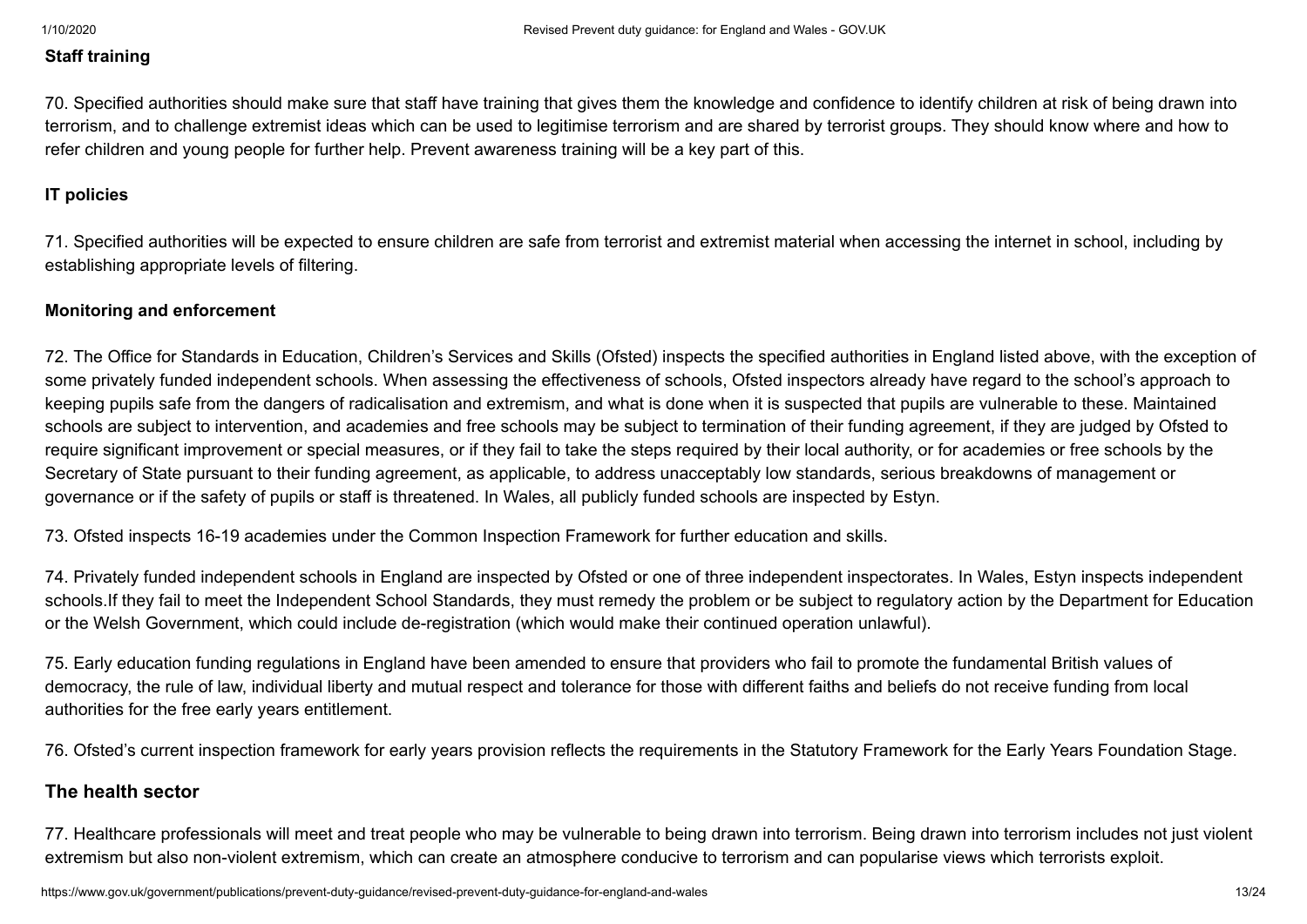78. The key challenge for the healthcare sector is to ensure that, where there are signs that someone has been or is being drawn into terrorism, the healthcare worker is trained to recognise those signs correctly and is aware of and can locate available support, including the Channel programme where necessary. Preventing someone from being drawn into terrorism is substantially comparable to safeguarding in other areas, including child abuse or domestic violence.

79. There are already established arrangements in place, which we would expect to be built on in response to the statutory duty.

# **Health specified authorities**

80. The health specified authorities in Schedule 6 to the Act are as follows:

- NHS Trusts
- NHS Foundation Trusts

81. NHS England has incorporated Prevent into its safeguarding arrangements, so that Prevent awareness and other relevant training is delivered to all staff who provide services to NHS patients. These arrangements have been effective and should continue.

82. The Chief Nursing Officer in NHS England has responsibility for all safeguarding, and a safeguarding lead, working to the Director of Nursing, is responsible for the overview and management of embedding the Prevent programme into safeguarding procedures across the NHS.

83. Each regional team in the NHS has a Head of Patient Experience who leads on safeguarding in their region. They are responsible for delivery of the Prevent strategy within their region and the health regional Prevent co-ordinators (RPCs).

84. These RPCs are expected to have regular contact with Prevent leads in NHS organisations to offer advice and guidance.

85. In Wales, NHS Trusts and Health Boards have CONTEST Prevent leads and part of multi-agency structures where these are in place. This guidance should be read in conjunction with Building Partnerships-Staying Safe issued by the Department of Health and Social Services, which provides advice to healthcare organisations on their role in preventing radicalisation of vulnerable people as part of their safeguarding responsibilities.

86. In fulfilling the duty, we would expect health bodies to demonstrate effective action in the following areas.

# **Partnership**

87. All Sub Regions within the NHS should, under the NHS England Accountability and Assurance Framework, have in place local Safeguarding Forums, including local commissioners and providers of NHS Services. These forums have oversight of compliance with the duty, and ensure effective delivery. Within each area, the RPCs are responsible for promoting Prevent to providers and commissioners of NHS services, supporting organisations to embed Prevent into their policies and procedures, and delivering training.

88. We would expect there to be mechanisms for reporting issues to the National Prevent sub board.

https://www.gov.uk/government/publications/prevent-duty-quidance/revised-prevent-duty-quidance-for-england-and-wales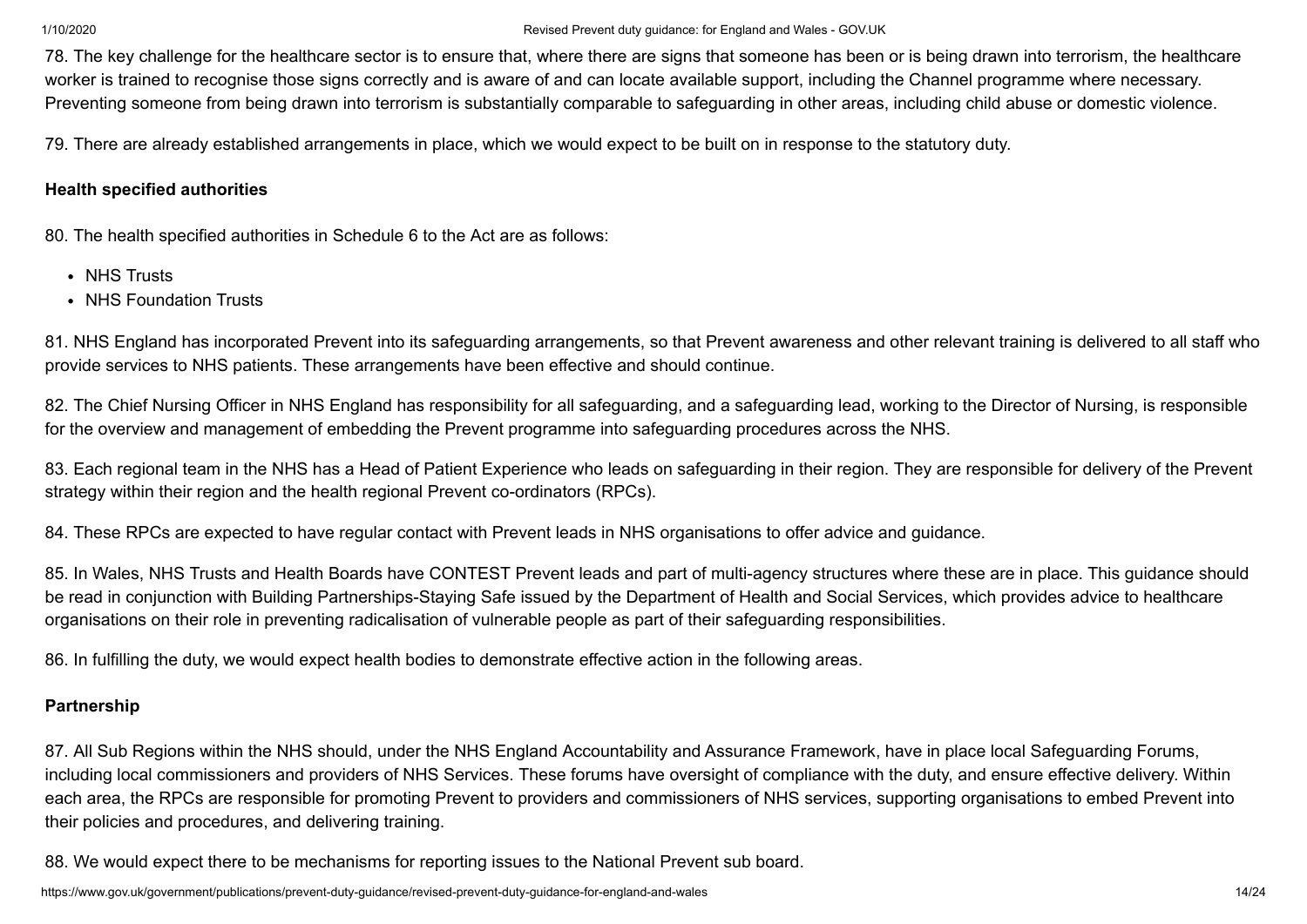89. We would also expect the Prevent lead to have networks in place for their own advice and support to make referrals to the Channel programme.

90. Since April 2013 commissioners have used the NHS Standard Contract for all commissioned services excluding Primary Care, including private and voluntary organisations. Since that time, the Safeguarding section of the contract has required providers to embed Prevent into their delivery of services, policies and training. This should now be bolstered by the statutory duty.

#### **Risk assessment**

91. All NHS Trusts in England have a Prevent lead who acts as a single point of contact for the health regional Prevent co-ordinators, and is responsible for implementing Prevent within their organisation. To comply with the duty, staff are expected, as a result of their training, to recognise and refer those at risk of being drawn into terrorism to the Prevent lead who may make a referral to the Channel programme. Regional health Prevent co-ordinators are able to provide advice and support to staff as required. In Wales, Health is a member of the Wales Contest Board and similar arrangements are in place.

### **Staff training**

92. The intercollegiate guidance, Safeguarding Children and Young people: roles and competences for health care staff includes Prevent information and identifies competencies for all healthcare staff against six levels.

93. The training should allow all relevant staff to recognise vulnerability to being drawn into terrorism, (which includes someone with extremist ideas that are used to legitimise terrorism and are shared by terrorist groups), including extremist ideas which can be used to legitimise terrorism and are shared by terrorist groups, and be aware of what action to take in response, including local processes and policies that will enable them to make referrals to the Channel programme and how to receive additional advice and support.

94. It is important that staff understand how to balance patient confidentiality with the duty. They should also be made aware of the information sharing agreements in place for sharing information with other sectors, and get advice and support on confidentiality issues when responding to potential evidence that someone is being drawn into terrorism, either during informal contact or consultation and treatment.

95. We would therefore expect providers to have in place:

- Policies that include the principles of the Prevent NHS guidance and toolkit, which are set out in Building Partnerships, Staying Safe: guidance for healthcare organisations [\(https://www.gov.uk/government/uploads/system/%0Auploads/attachment\\_data/file/215253/dh\\_131912.pdf\)](https://www.gov.uk/government/uploads/system/%0Auploads/attachment_data/file/215253/dh_131912.pdf)
- A programme to deliver Prevent training, resourced with accredited facilitators;
- Processes in place to ensure that using the intercollegiate guidance, staff receive Prevent awareness training appropriate to their role; and
- Procedures to comply with the Prevent Training and Competencies Framework.

# **Monitoring and enforcement**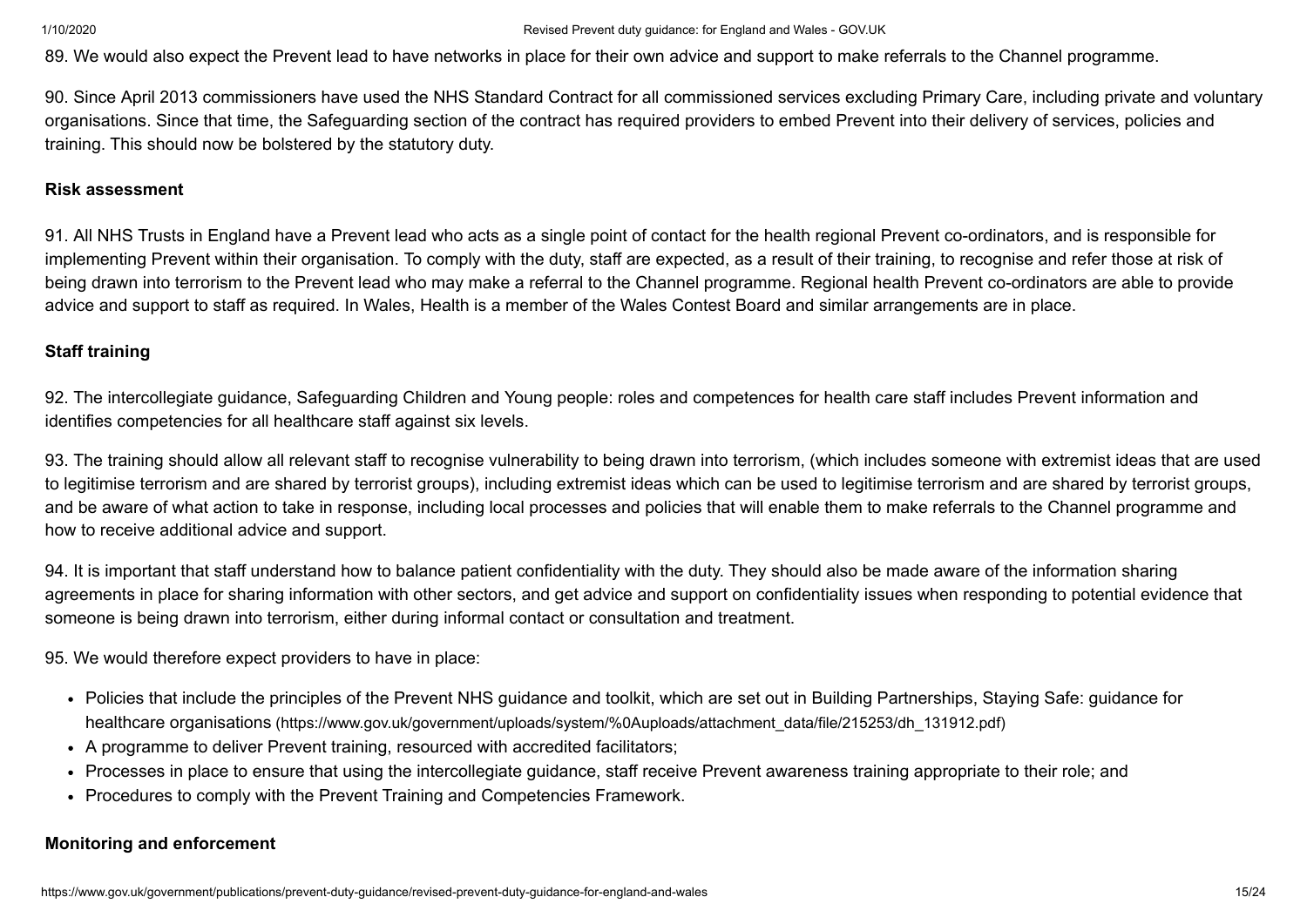96. Within the NHS, we expect local safeguarding forums, including local commissioners and providers of NHS Services to have oversight of fulfilling the duty and ensuring effective delivery.

97. Externally, Monitor is the sector regulator for health services in England ensuring that independent NHS Foundation Trusts are well led so that they can provide quality care on a sustainable basis. The Trust Development Authority is responsible for overseeing the performance of NHS Trusts and the Care Quality Commission is the independent health and adult social care regulator that ensures these services provide people with safe, effective and high quality care. In Wales, the Healthcare Inspectorate Wales, and the Care and Social Services Inspectorate Wales could be considered to provide monitoring arrangements. We will work with the Welsh Government to consider the arrangements in Wales.

98. We are considering whether these internal arrangements are robust enough to effectively monitor compliance with the duty or whether the duty should be incorporated into the remit and inspection regimes of one of the existing health regulatory bodies, or another body.

# **Prisons and probation**

99. As an executive agency of the Ministry of Justice, the National Offender Management Service (NOMS) is responsible for protecting the public and reducing re-offending through delivery of prison and probation services.

100. There are 122 prisons in England and Wales including 14 prisons operated under contract by private sector organisations. There are around 85,000 prisoners in custody at any one time and 150,000 individuals in custody during a 12 month period.

101. Probation services are delivered by the National Probation Service (NPS), which supervises high-risk and other serious offenders, and 21 Community Rehabilitation Companies (CRCs), which supervise low and medium-risk offenders. NOMS is currently responsible for around 220,000 offenders under probation supervision, subject either to community sentences or to licence conditions after release from custody.

102. This responsibility for public protection and reducing re-offending gives both prisons and probation services a clear and important role both in working with offenders convicted of terrorism or terrorism-related offences and in preventing other offenders from being drawn into terrorism and the extremist ideas that are used to legitimise terrorism and are shared by terrorist groups.

#### **Criminal justice specified authorities**

103. The criminal justice specified authorities listed in Schedule 6 to the Act are as follows:

- prisons and Young Offender Institutions (YOI), including those that are contracted out;
- the under-18 secure estate (under-18 YOI, Secure training centres and Secure care homes;
- secure training centres;
- the National Probation Service; and
- Community Rehabilitation Companies.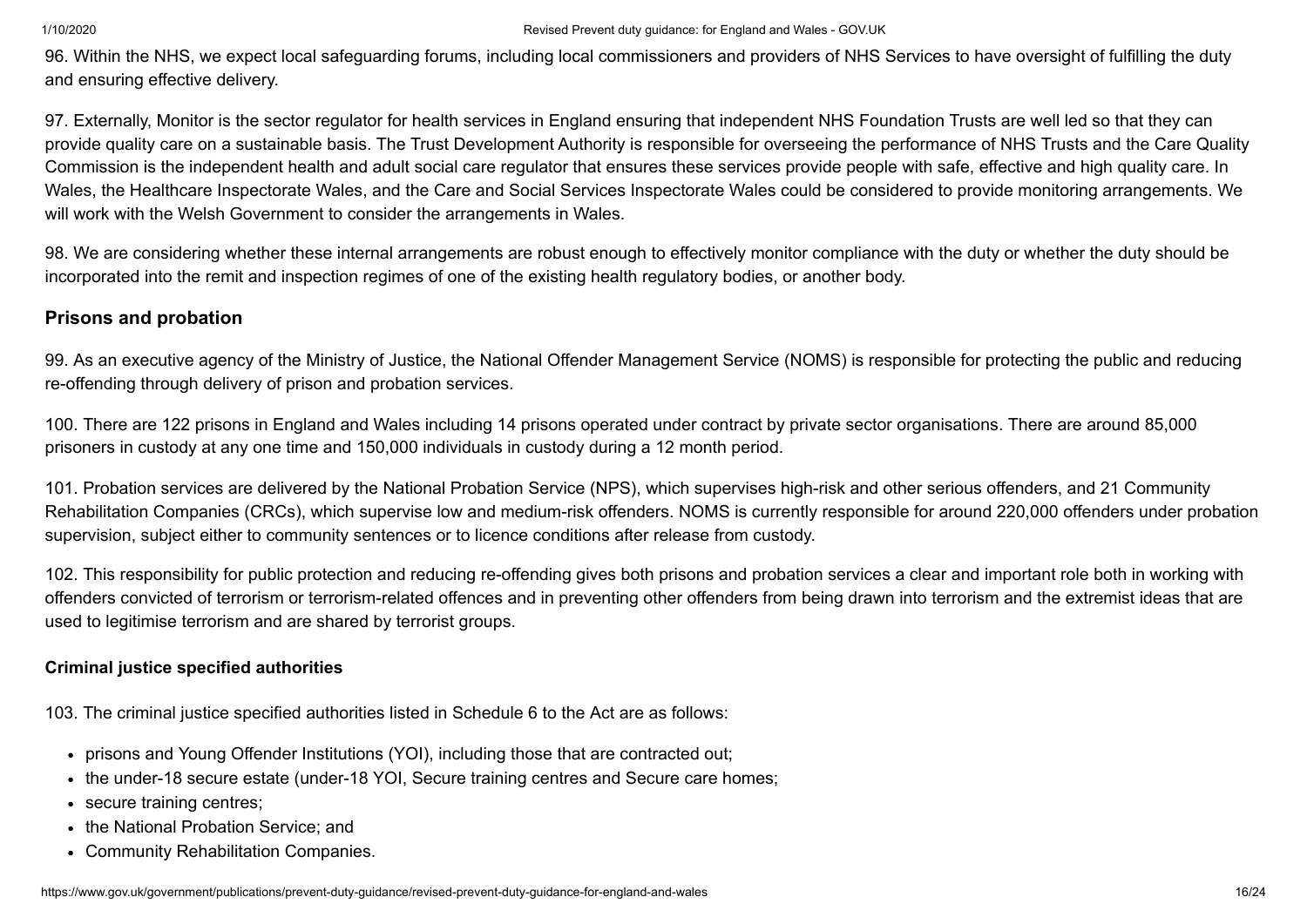#### **Prisons**

104. NOMS manages the risk of offenders being drawn into, or reverting to, any form of offending as part of its core business (identifying and managing the risks presented by offenders).

105. To comply with the duty we would expect public and contracted out prisons to carry out activity in the following areas.

#### **Preliminary risk assessment**

106. Prisons should perform initial risk assessments on reception, including cell-sharing risk assessments, and initial reception and induction interviews to establish concerns in relation to any form of extremism, be that faith based, animal rights, environmental, far right, far left extremism or any new emerging trends.

107. Contact with prisons chaplaincy should take place, as an integral part of the induction process. Any concerns raised as a result of chaplaincy contact with prisoners, including any concerns about extremism, should be reported throughout the sentence.

108. Prisoners should have regular contact with trained staff who will report on behaviours of concern.

109. Appropriate information and intelligence sharing should take place, for example with law enforcement partners, to understand whether extremism is an issue and to identify and manage any behaviours of concern.

#### **Assessing ongoing risk and interventions**

110. For offenders convicted of terrorist or terrorist-related offences, mainstream offender management processes will be used to determine whether interventions are necessary. These are intended to challenge the index offence and can include, where appropriate, intervention disruption and relocation.

111. Where concerns around someone being drawn into terrorism (which includes someone with extremist ideas that are used to legitimise terrorism and are shared by terrorist groups) are identified, either during the early days in custody or later, prison staff should report accordingly, through the intelligence reporting system. All such reporting should be regularly assessed by specialist staff in conjunction with the police.

112. Where such concerns are identified an establishment should look to support that individual. This could take the form of moving them away from a negative influence or providing them with mentoring from the relevant chaplain providing religious classes or guidance.

113. Management actions could also include a reduction in privilege level, anti-bullying intervention, adjudication or segregation. Alternatively, it may be appropriate to provide theological, motivational and behavioural interventions.

114. Intelligence and briefing packages targeted at staff working with terrorist and extremist prisoners and those at risk of being drawn into terrorism should continue to be made available and delivered. These should continue to be jointly delivered by appropriately trained prison staff and police, and will be updated as required. In complying with this duty, extremism awareness training provided to new staff should be increased.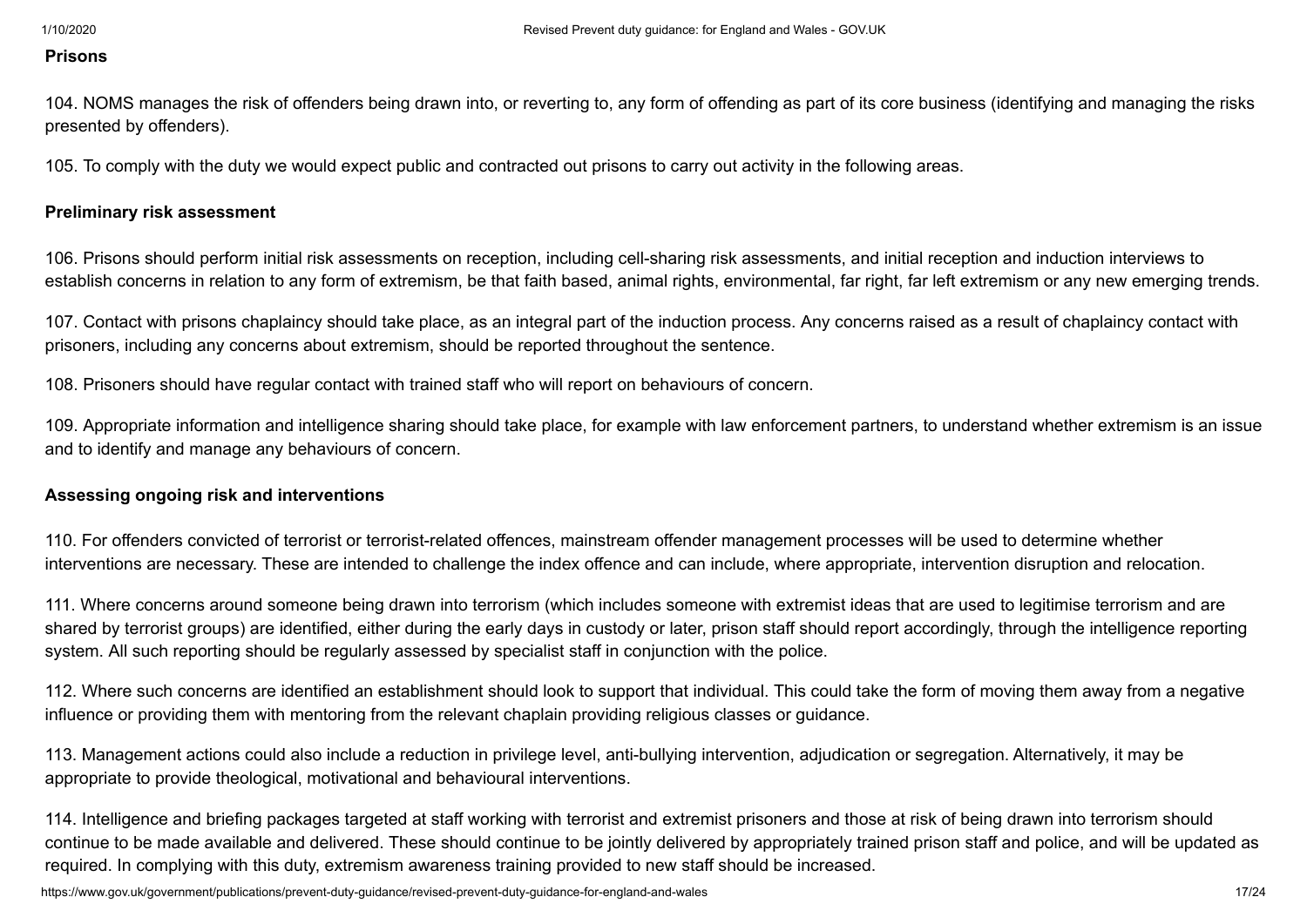### **Transition from custody to supervision in the community**

115. Pre-release planning should take place for all prisoners, including those subject to sentences less than 12 months, who will now receive some level of postrelease supervision. Prisons, probation providers and the police should consider what risks need to be managed in the community including those that have arisen whilst in custody and indicate a vulnerability to being drawn into terrorism. Where this is the case, a Channel referral will be considered as part of the risk management plans and a referral to Channel made at the earliest opportunity where appropriate.

116. For offenders already convicted of terrorism or terrorism-related offences, prisons will complete appropriate pre-release processes such as Multi-Agency Public Protection Arrangements (MAPPA) with relevant agencies including the police and the NPS. These processes ensure that the requirements of the duty are met in the management of terrorist offenders in the community with the NPS the lead agency in MAPPA for such cases.

117. For all prisoners, where sufficient remaining sentence time permits, a formal multi-agency meeting which includes the police and the probation counter terrorism lead, should take place to inform decisions after release. This will ensure that partner agencies work together to share relevant information and put provision in place to manage the risk or any outstanding concerns This can apply to periods of Release on Temporary Licence, Home Detention Curfew as well as eventual release on licence.

118. Where insufficient time remains, police and probation staff should be given fast time briefing by prison counter-terrorism staff as above and the National Probation Service CT lead will ensure the probation provider in the community is aware of the information, the risks and relevant personnel within partner agencies.

#### **Staff training**

119. In complying with the duty, we would expect all new prison staff to receive Prevent awareness training (tailored specifically to the prison environment). For staff already in post, this should be provided through specialist training and briefing packages that cover working with extremist behaviour. This training can be delivered in partnership with the police and be available to those members of staff who work most closely with terrorist and identified extremist prisoners. All staff should have an understanding of general intelligence systems, reporting and procedures to enable them to report on extremist prisoners and those vulnerable to extremist messaging.

#### **Under-18 secure estate**

120. The under-18 secure estate differs in terms of governance and service provision to that of the prisons and probation services for adults.

121. The Youth Justice Board (YJB) has a statutory responsibility to commission secure services for children and young people under the age of 18 and has a statutory duty to place children and young people sentenced or remanded by the courts into secure establishments.

# **The under-18 secure estates consists of:**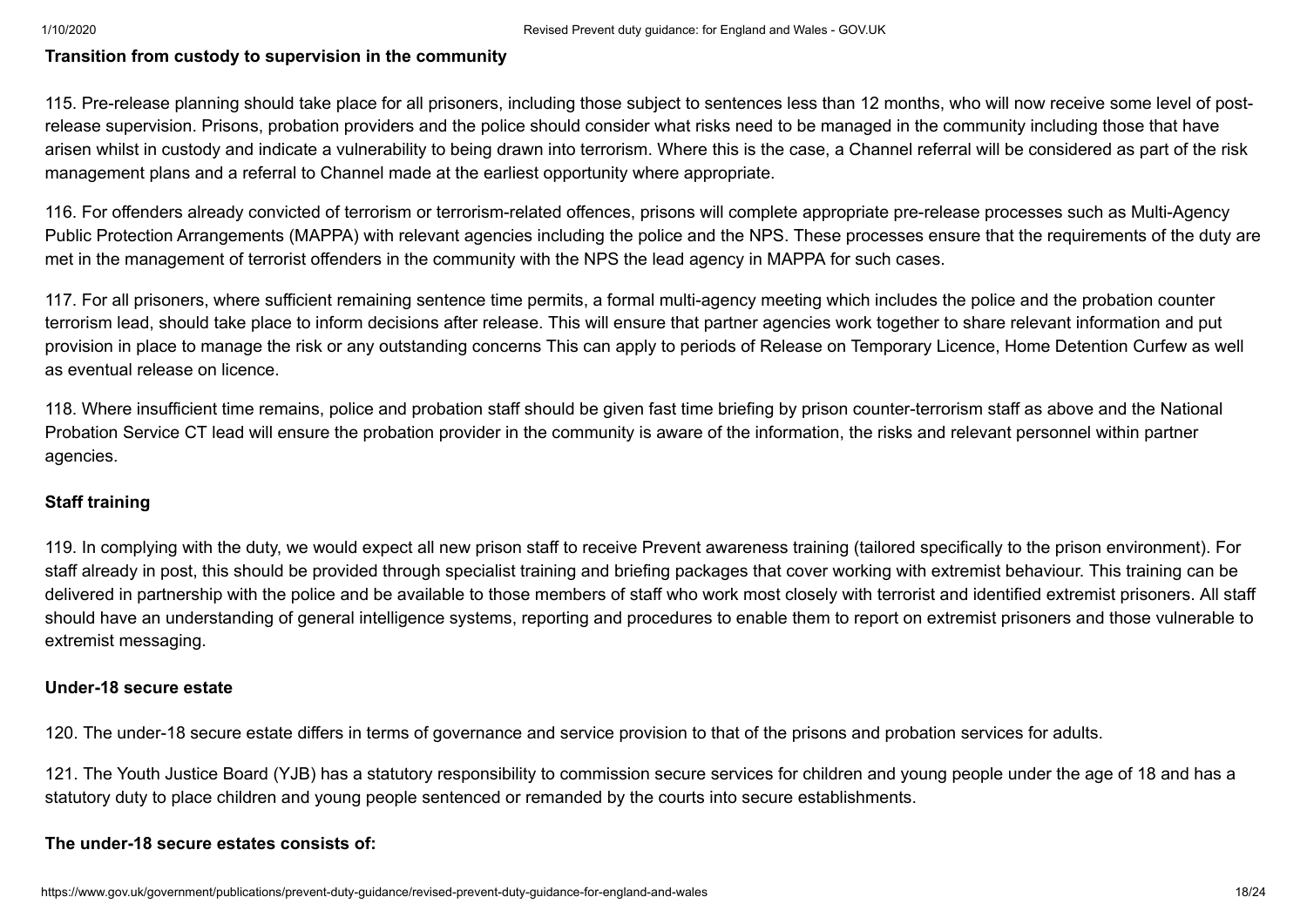- Secure Children's Homes (SCHs) Secure children's homes are run by local authority children's services, overseen by the Department of Health and the Department for Education. They have a high ratio of staff to young people and are generally small facilities, ranging in size from six to forty beds.
- Secure Training Centres (STC) Secure training centres are purpose-built centres for young offenders up to and including the age of 17. They are run by private operators under contracts, which set out detailed operational requirements. There are currently three STCs in England.
- Young Offender Institutions (YOI) Young offender institutions are facilities run by both the Prison Service and the private sector and can accommodate 15 to 21-year-old male offenders.

122. We would expect that staff at each secure estate and Youth Offending Teams (YOT) overseeing the care of the child or young person would receive appropriate training in identifying and managing those at risk of being drawn into terrorism.

123. As part of the ongoing care and monitoring of each child or young person, any indication of risk should be identified and a referral made to Channel if appropriate

### **Probation**

124. To comply with the duty we would expect all providers of probation services, particularly the National Probation Service (NPS) and Community Rehabilitation Companies (CRCs) to demonstrate that they are delivering activities under all of the following categories.

# **Leadership**

125. We would expect every NPS division to have a designated probation counter-terrorism lead (PCTL) to provide the leadership necessary at a regional level to ensure processes for identifying, assessing and managing high-risk terrorist offenders are followed. We would expect PCTLs to provide a consultative role to CRCs.

# **Partnerships**

126. In all partnership working we would expect that all providers of probation services will comply with the duty; for example both the NPS and CRCs are partners in local Community Safety Partnerships (CSPs). Active participation in CSPs will enable all probation providers to work together with other partners to share information and develop joint referrals and interventions.

#### **Risk assessment**

127. We would expect probation staff to adopt an investigative stance in undertaking risk assessments as they should in all cases. Where there are concerns, albeit these may be intelligence led, about someone being at risk of being drawn into terrorism this should initially be recorded in the core risk assessment.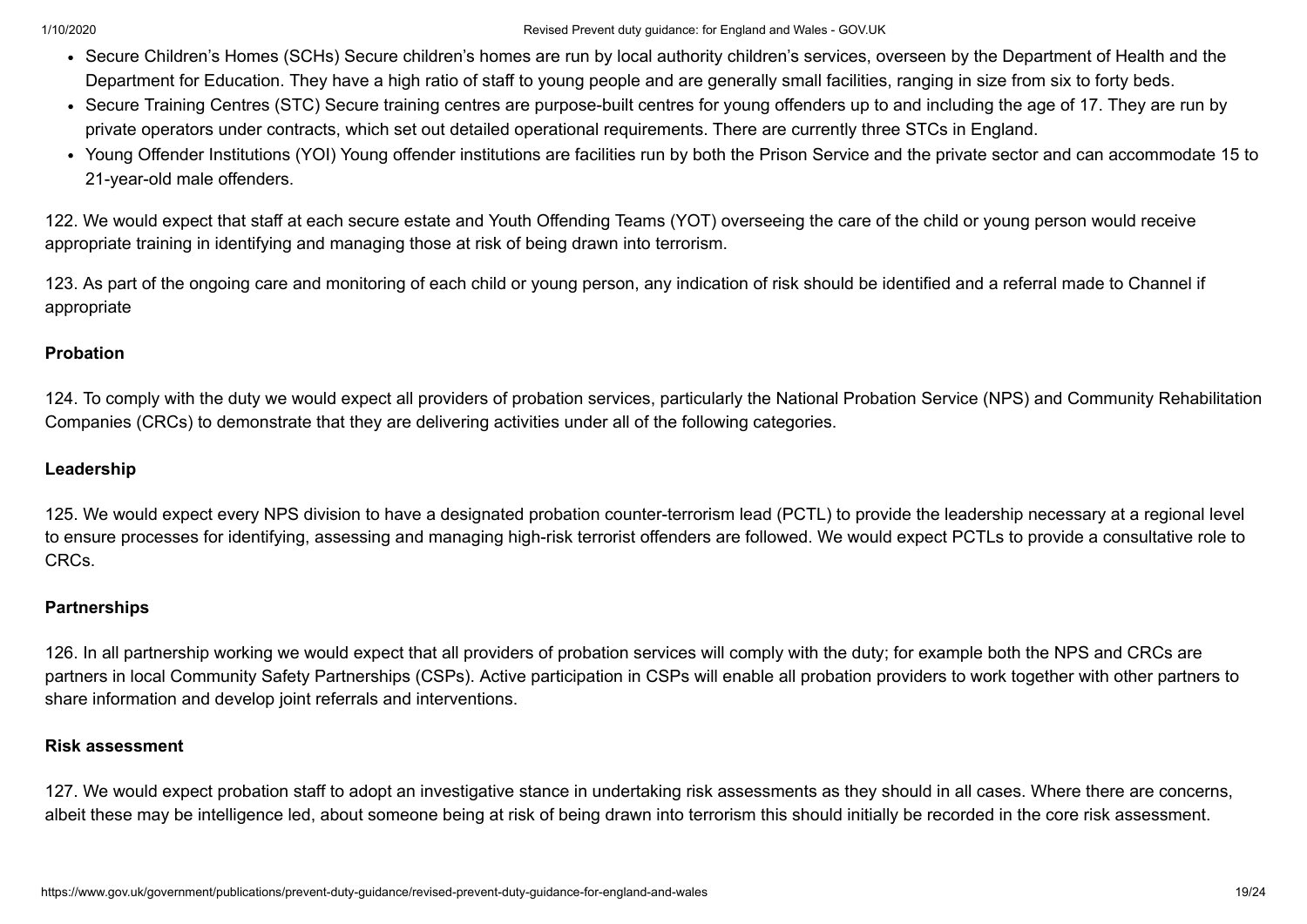128. Additionally, we would expect existing risk assessment processes to be supplemented by specialist assessments, for example, extremism risk screening. We would expect PCTLs to provide a consultative role to CRCs in doing this, where appropriate.

129. For offenders already convicted of terrorist or terrorist-related offences we would expect the NPS to work in partnership with other agencies, including prisons and the police, to manage any risks identified via MAPPA and to provide bespoke interventions where relevant. For offenders who have not been convicted of a terrorism-related offence and may not be MAPPA eligible, but who are subsequently at risk of being drawn into terrorism, we would expect probation providers to have processes in place to escalate these cases to other agencies or otherwise refer the offender for appropriate interventions – for example to the Channel programme.

# **Staff training**

130. We would expect probation providers to ensure that all staff receive appropriate training in identifying and managing those at risk of being drawn into terrorism including those with extremist ideas that can be used to legitimise terrorism and are shared by terrorist groups. Prevent awareness training has already been given to probation staff in recent years. In complying with the duty, we expect this and other relevant Prevent training to continue.

131. In the future, we expect Prevent awareness training to be included within the Probation Qualification Framework, which is completed by all newly qualified probation staff in both the NPS and CRCs. In addition PCTLs should lead the development of, for example, faith awareness or Extremism Risk Screening training of local training and staff development to supplement the Prevent awareness training. This should focus on emerging issues and any new support and interventions that become available.

# **Monitoring and enforcement for prisons and probation**

132. Within prisons, we would expect compliance with the duty to be monitored and enforced internally by:

- mandatory compliance with Prison Service Instructions and Orders which define policy and best practice; and
- regular assessment of levels and risk of extremism and radicalisation internally via regional counter-terrorism co-ordinators.

133. Externally, our preference is to use existing inspection regimes where appropriate to do so. We consider that a thematic inspection by HM Inspector of Prisons could be a useful addition to the monitoring arrangements outlined above.

134. For probation providers, internally, we would expect compliance with the duty to be reinforced by detailed operational guidance set out in Probation Instructions. CRCs are contractually required to comply with the mandatory actions in relevant Probation Instructions and a similar requirement exists for the NPS in Service Level Agreements. Compliance with Probation Instructions is monitored and assured internally by contract management and audit functions within NOMS and the Ministry of Justice

135. Externally, we consider that a thematic inspection by HM Inspector of Probation could be a useful addition to the monitoring arrangement outlined above.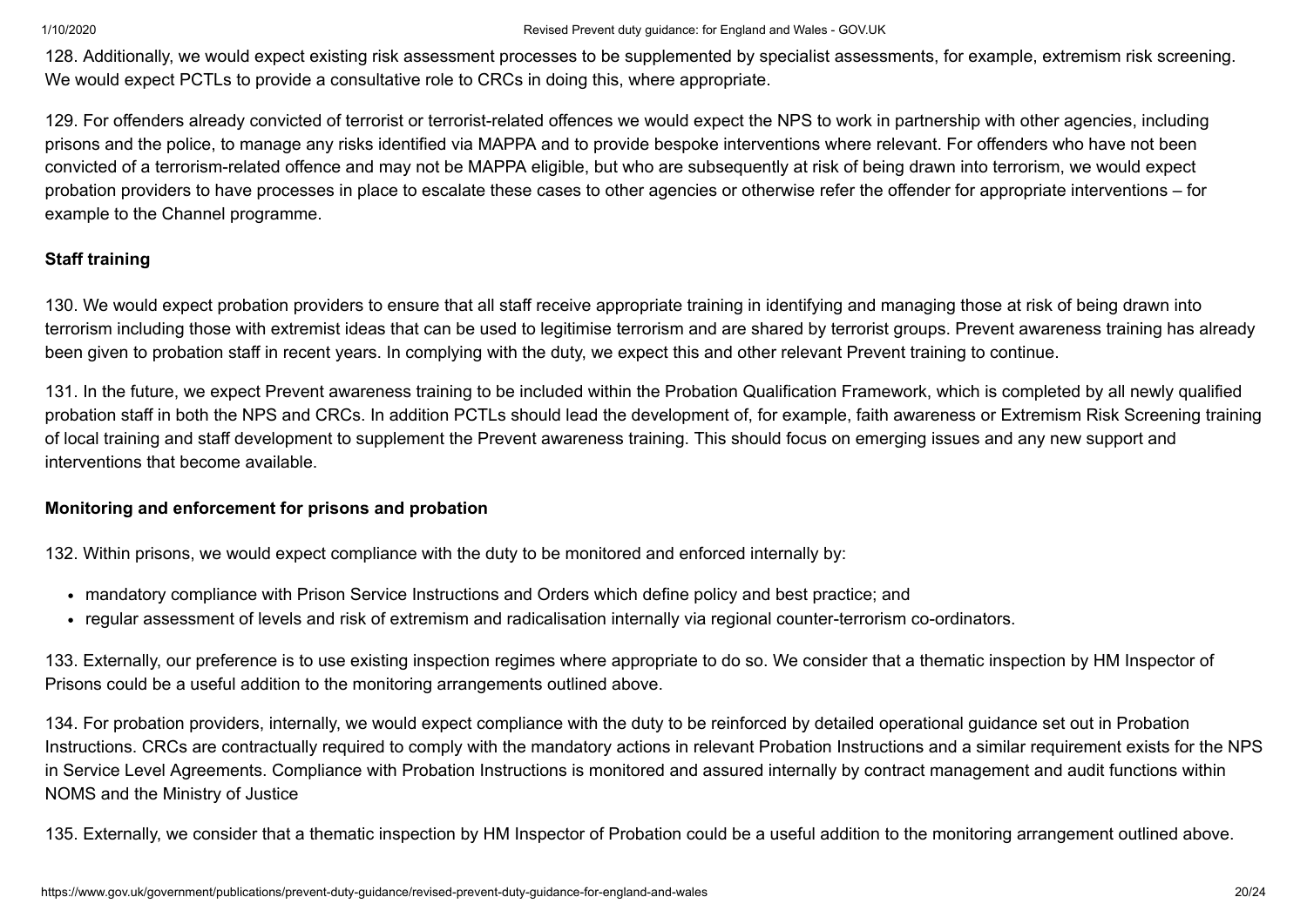136. The YJB monitors the flow of young people through the Youth Justice system identifying the needs and behaviours of young offenders working closely with local partners to improve the support available.

# **The police**

137. The police play an essential role in most aspects of Prevent work alongside other agencies and partners. They hold information which can help assess the risk of radicalisation and disrupt people engaged in drawing others into terrorism (which includes not just violent extremism but also non-violent extremism, which can create an atmosphere conducive to terrorism and can popularise views which terrorists exploit). The Police work alongside other sectors in this document to play a galvanising role in developing local Prevent partnerships and bring together a wide range of other organisations to support local delivery of Prevent.

138. The police are uniquely placed to tackle terrorism and whilst it is acknowledged that the Police Service will designate dedicated Prevent roles within Policing, a key objective for the police is to ensure that Prevent is embedded into all aspects of policing including patrol, neighbourhood and safeguarding functions. In fulfilment of their duties consideration must be given to the use of all suitable police resources, not just those specifically designed as Prevent.

# **Police specified authorities**

139. The police specified authorities listed in Schedule 6 to the Act are as follows:

- police forces in England and Wales
- Police and Crime Commissioners
- the British Transport Police
- port police forces; and
- the Civil Nuclear Police Authority

140. In fulfilling the new duty we would expect the police to take action in the following areas. Prosecute, disrupt and deter extremists

141. In complying with the duty, police should engage and where appropriate disrupt extremist activity, in partnership with other agencies. We expect the police to prioritise projects to disrupt terrorist and extremist material on the internet and extremists working in this country. Officers should consider the full range of investigative and prosecution options when it comes to disrupting extremist behaviour, including the use of public order powers where appropriate. This may include:

- Enforcing terrorist proscription and public order legislation;
- Working with local authorities to consider municipal powers, including local highways and leafleting by-laws, using safeguarding of young people legislation;
- Advising other specified authorities, for example local authorities or universities, to develop venue booking processes and good practice;
- Lawfully disrupting or attending events involving extremist speakers in both private and municipal establishments;
- Providing high visibility police presence at relevant events in public places.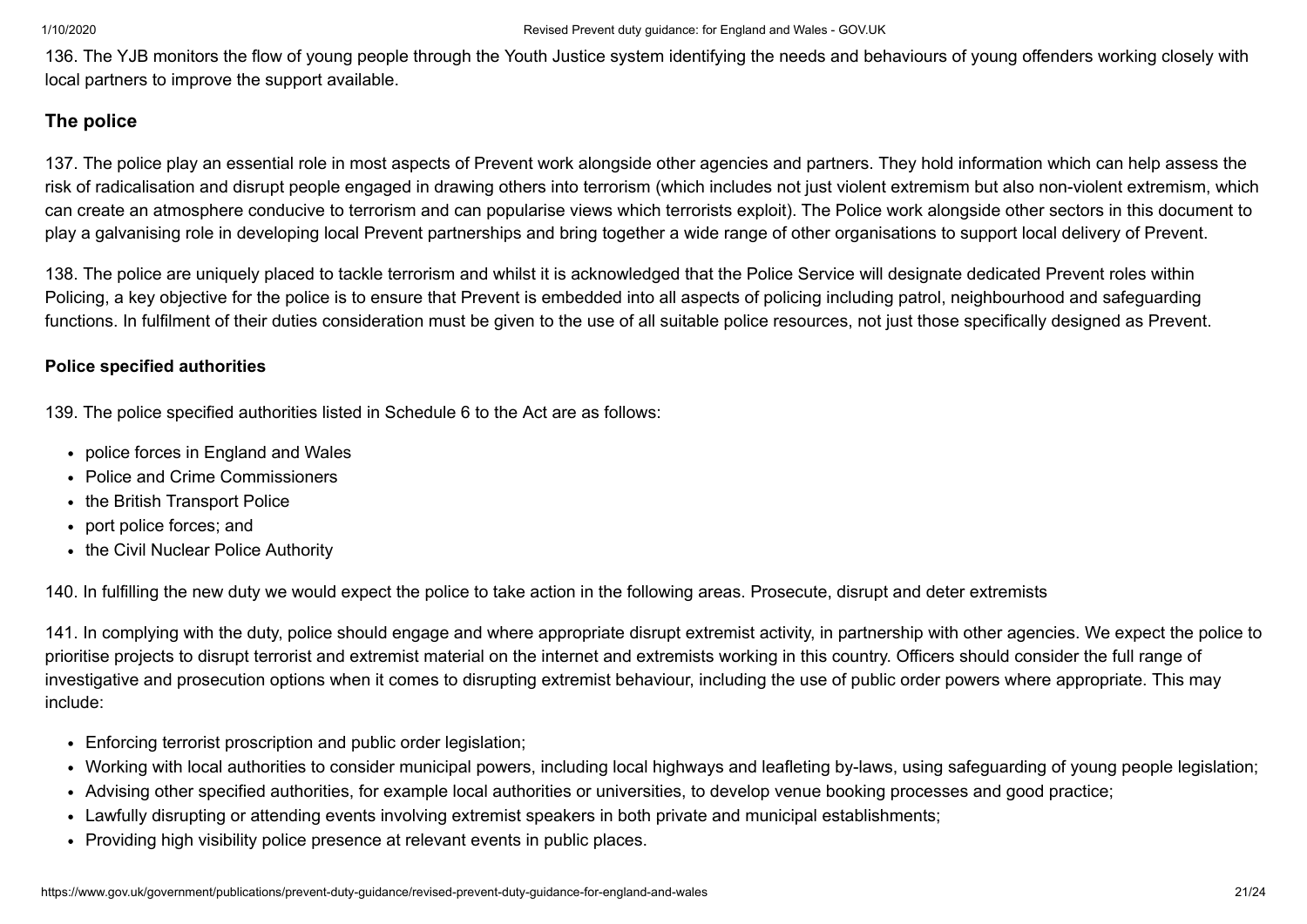#### **Supporting vulnerable individuals**

142. Prevent requires a multi-agency approach to protect people at risk from radicalisation. When vulnerable individuals are identified the police will undertake the following:

- In partnership with other agencies including the local authority, consider appropriate interventions, including the Channel programme, to support vulnerable individuals;
- Work in partnership with and support Channel Panels chaired by local authorities to co-ordinate Channel partners and Channel actions;
- Support existing, and identify potential new Intervention Providers.

#### **Partnership and risk assessment**

143. The police should:

- Engage fully with the local multi-agency groups that will assess the risk of people being drawn into terrorism, providing (where appropriate) details of the police counter-terrorism local profile (CTLP);
- Support the development and implementation by the multi agency group of a Prevent action plan to address that risk;
- Support local authority Prevent co-ordinators, regional further and higher education co-ordinators, regional health Prevent leads and regional NOMS Prevent co-ordinators in carrying out their work;
- Co-ordinate the delivery of the Channel programme by accepting referrals, including acting as a conduit for Channel referrals with partners; and
- Ensure Prevent considerations are fully embedded into counter-terrorism investigations.

144. The success of Prevent work relies on communities supporting efforts to prevent people being drawn into terrorism and challenging the extremist ideas that are also part of terrorist ideology. The police have a critical role in helping communities do this. To comply with the duty, we would expect the police, to support others including local authorities, to build community resilience by:

- Supporting local authority Prevent Coordinators in developing Prevent-related projects and action plans;
- Supporting the Charity Commission in providing guidance to avoid money being inadvertently given to organisations which may endorse extremism or terrorism and enforcing legislation where fraud offences are identified.
- Supporting opportunities to develop community challenges to extremists; and
- Collate and analyse community tension reporting across the UK that enables police and partners to identify and respond to emerging concerns.

#### **Monitoring and enforcement**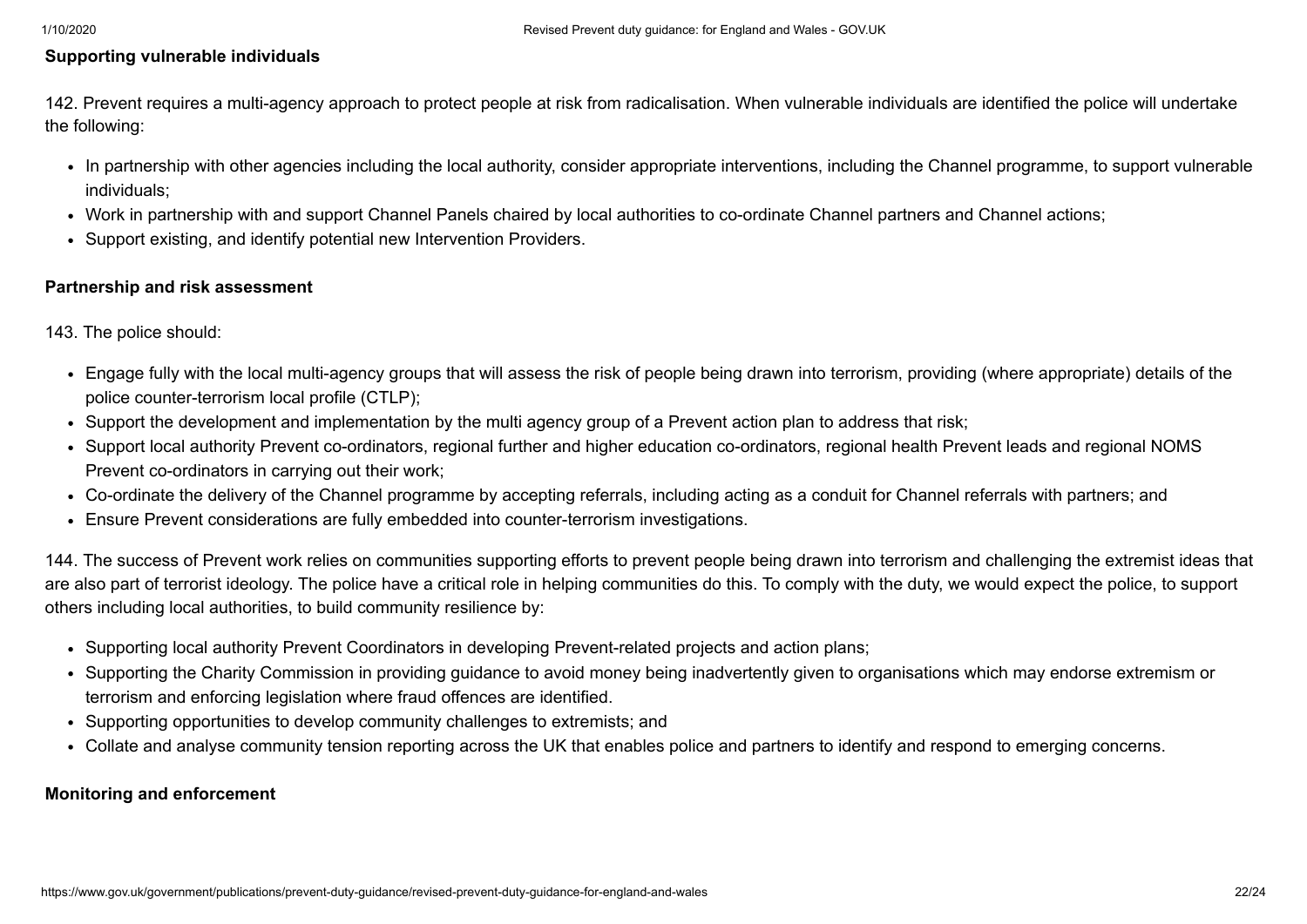145. The Strategic Policing Requirement makes clear that Police and Crime Commissioners (PCCs) and Chief Constables must demonstrate that they have contributed to the government's counter terrorism strategy (CONTEST). This includes the Prevent programme, where they are required to take into account the need to identify and divert those involved in or vulnerable to radicalisation. The Home Secretary can direct a PCC to take specific action to address a specific failure.

146. HM Inspectorate of Constabulary (HMIC) is the statutory body for inspecting the police. They can carry out thematic inspections and can be asked to inspect a particular force or theme by the Home Secretary.

# **F. Glossary of terms**

- 'Having due regard' means that the authorities should place an appropriate amount of weight on the need to prevent people being drawn into terrorism when they consider all the other factors relevant to how they carry out their usual functions.
- 'Extremism' is defined in the 2011 Prevent strategy as vocal or active opposition to fundamental British values, including democracy, the rule of law, individual liberty and mutual respect and tolerance of different faiths and beliefs. We also include in our definition of extremism calls for the death of members of our armed forces, whether in this country or overseas.
- 'Interventions' are projects intended to divert people who are being drawn into terrorist activity. Interventions can include mentoring, counselling, theological support, encouraging civic engagement, developing support networks (family and peer structures) or providing mainstream services (education, employment, health, finance or housing).
- 'Non-violent extremism' is extremism, as defined above, which is not accompanied by violence.
- 'Prevention' in the context of this document means reducing or eliminating the risk of individuals becoming involved in terrorism. Prevent includes but is not confined to the identification and referral of those at risk of being drawn into terrorism into appropriate interventions. These interventions aim to divert vulnerable people from radicalisation.
- 'Radicalisation' refers to the process by which a person comes to support terrorism and extremist ideologies associated with terrorist groups.
- 'Safeguarding' is the process of protecting vulnerable people, whether from crime, other forms of abuse or (in the context of this document) from being drawn into terroristrelated activity.
- The current UK definition of 'terrorism' is given in the Terrorism Act 2000 (TACT 2000). In summary this defines terrorism as an action that endangers or causes serious violence to a person/people; causes serious damage to property; or seriously interferes or disrupts an electronic system. The use or threat must be designed to influence the government or to intimidate the public and is made for the purpose of advancing a political, religious or ideological cause.
- 'Terrorist-related offences' are those (such as murder) which are not offences in terrorist legislation, but which are judged to be committed in relation to terrorism.
- 'Vulnerability' describes the condition of being capable of being injured; difficult to defend; open to moral or ideological attack. Within Prevent, the word describes factors and characteristics associated with being susceptible to radicalisation.

<span id="page-22-0"></span><sup>1.</sup> Schools Census results on Wales.gov.uk  $\leftrightarrow$